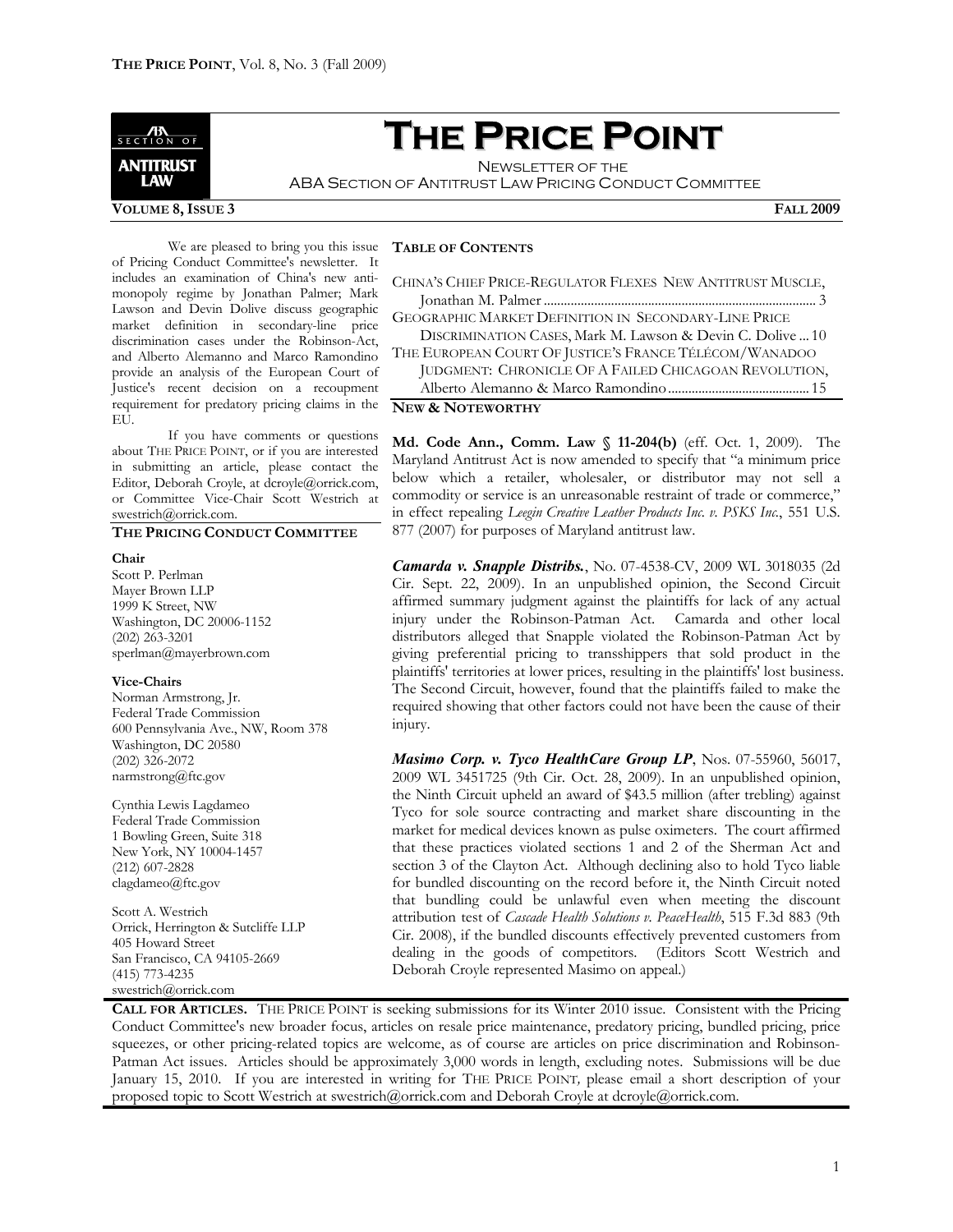# **THE PRICE POINT**, Vol. 8, No. 3 (Fall 2009)

THE PRICE POINT is published three times a year by the American Bar Association Section of Antitrust Law Pricing Conduct Committee. Members of the Section of Antitrust Law may access past issues through the Pricing Conduct Committee's website. The views expressed in this publication are the authors' only and not necessarily those of the American Bar Association, the Section of Antitrust Law or the Pricing Conduct Committee. If you wish to comment on the contents of THE PRICE POINT, please write to the American Bar Association, Section of Antitrust Law, 321 North Clark Street, Chicago, IL 60654-7598.

# **COPYRIGHT NOTICE**

Copyright 2009 American Bar Association. The contents of this publication may not be reproduced, in whole or in part, without written permission of the ABA. All requests for reprints should be sent to: Director, Copyrights and Contracts, American Bar Association, 321 N. Clark Street, Chicago, IL 60654-7598, Facsimile (312) 988-6030, email: copyright@abanet.org.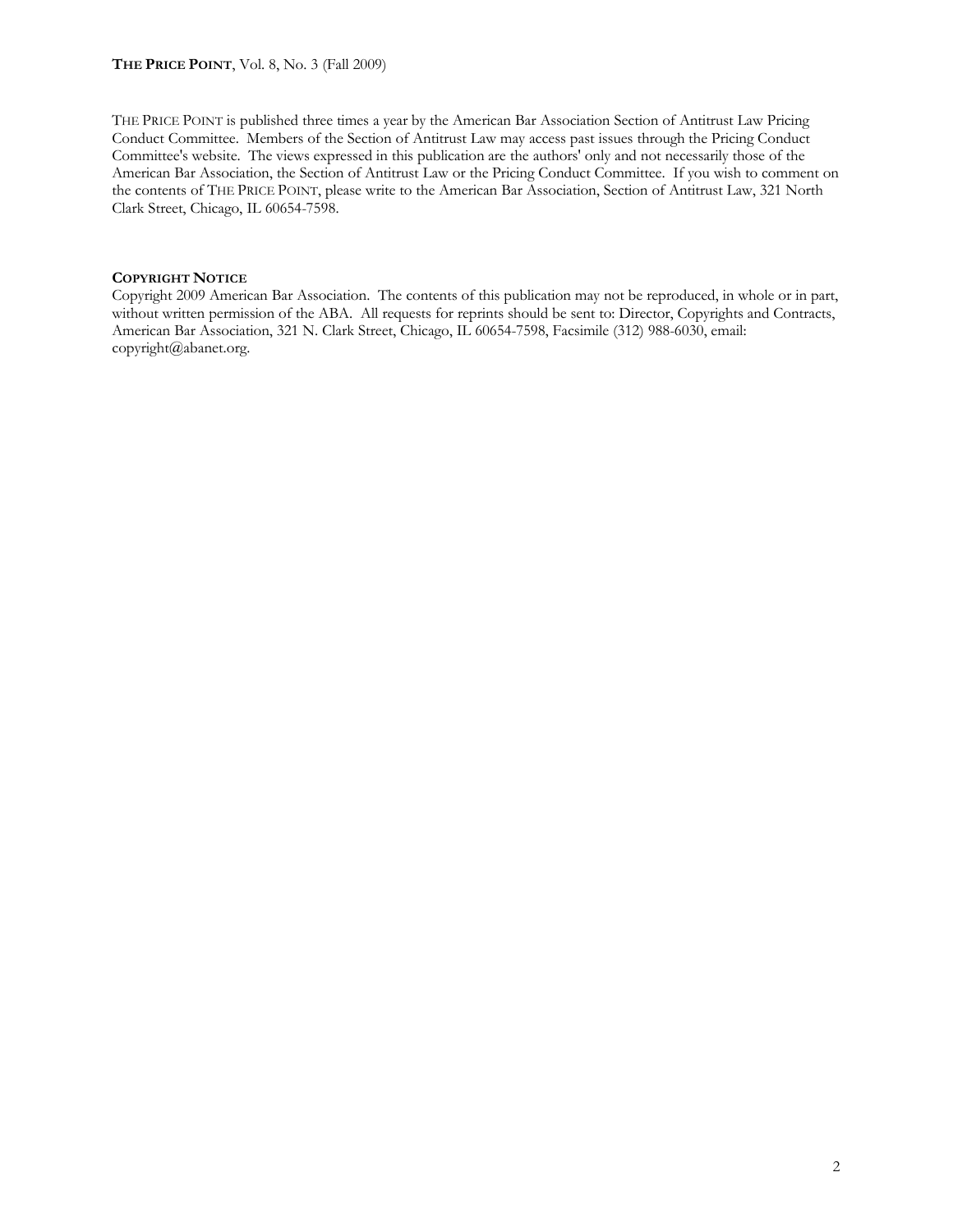# **CHINA'S CHIEF PRICE-REGULATOR FLEXES NEW ANTITRUST MUSCLE** By Jonathan M. Palmer\*

On August 12, 2009, the National Development and Reform Commission ("NDRC")—one of the three Chinese agencies charged with enforcing the landmark Anti-Monopoly Law ("AML")—released a draft of its first substantive set of AML implementing rules, titled "Provisions Against Monopolistic Pricing" (the "NDRC Draft"). The period for public review and comment concluded on September 6.<sup>1</sup>

The NDRC Draft identifies specific price-related conduct that is prohibited under the AML, including price-fixing, bid-rigging, and market division agreements, as well as dominant firm conduct such as selling at unreasonably high prices, procuring at unreasonably low prices, predatory pricing, price discrimination, and covertly refusing to deal with competitors through the use of high sales or low procurement prices.

On the positive side, the NDRC Draft sheds light on numerous concepts left undefined in the AML. But it also raises red flags. For instance, it makes "product cost" a central concept in determining illegal pricing behavior, yet fails to define the term. The NDRC Draft also targets potentially innocent parallel conduct, and simply presumes "collective dominance" in highly concentrated markets without a showing of any structural or economic links among the competitors. At the same time, the NDRC Draft contains no leniency provisions for early reporting and cooperation in the context of collective behavior.

Before turning to these substantive issues, it is important to reflect on NDRC's unique role within China's emerging antitrust enforcement regime.

#### **I. THE THREE ANTI-MONOPOLY ENFORCEMENT AGENCIES**

The State Council—China's highest executive body—did not create a new agency to enforce the AML. Neither did it delegate regulatory authority over the AML to a single existing agency. Rather, the "Anti-monopoly Authority" referenced in Article 10 of the AML is actually a role shared by NDRC with two other existing ministrylevel agencies—the State Administration for Industry and Commerce ("SAIC") and the Ministry of Commerce ("MOFCOM"). Each agency is responsible for enforcing separate pieces of the legislation and for promulgating implementing rules (such as the NDRC Draft). Each agency also has its own unique skill set and area of traditional expertise.

# **A. SAIC: Protector of Consumer Welfare**

SAIC, China's analog to the U.S. Federal Trade Commission, has traditionally regulated consumer welfare, deceptive advertising, commercial bribery, and other unfair business practices. It currently enforces China's 1993 Anti-Unfair Competition Law—which regulates, among other things, predatory pricing, tie-in sales, bid rigging, and price-fixing. <sup>2</sup> Under the AML, SAIC is responsible for enforcing the non-price-related provisions governing abuse of dominance and "monopoly agreements" (the AML's term of art for illegal concerted conduct). Compared to its sister agencies, SAIC has traditionally been more of a champion of Chinese consumers, and has been perceived as more hostile to dominant foreign multinationals. Like NDRC, SAIC has released draft implementing rules. Specifically, on April 27, 2009, SAIC released its draft "Provisions on Prohibiting Abuse of Dominant Market Positions," and "Provisions on Prohibiting Monopolistic Agreements."<sup>3</sup>

# **B. MOFCOM: The Third International Center for Merger Clearance**

MOFCOM, with its traditional oversight of foreign investment and foreign acquisitions of domestic companies, was a natural selection to enforce the merger clearance provisions of the AML. Of the three Anti-Monopoly Authorities, it has been quickest off the mark. Within months of the AML's August 1, 2008 effective date, MOFCOM promulgated several sets of implementing rules, made dozens of merger decisions, and literally put China on the map as a third center of merger enforcement with decisions in the InBev/Anheuser Busch merger, the Mitsubishi Rayon/Lucite merger, and the failed Coca-Cola/Huiyan acquisition.

# **C. NDRC: Domestic Planning Agency or International Cartel Buster?**

The third Anti-Monopoly Authority, NDRC, is responsible for regulating all price-related violations under the AML's "monopoly agreements" and abuse of dominance provisions. As China's powerful macroeconomic planning agency, NDRC has historically regulated domestic pricing. administers China's 1997 Pricing Law,<sup>4</sup> which regulates government "guided prices" and government "set prices" in certain industrial sectors, and further regulates domestic price-related wrongdoing such as price manipulation, below-cost pricing, and fraudulent acts aimed at price inflation.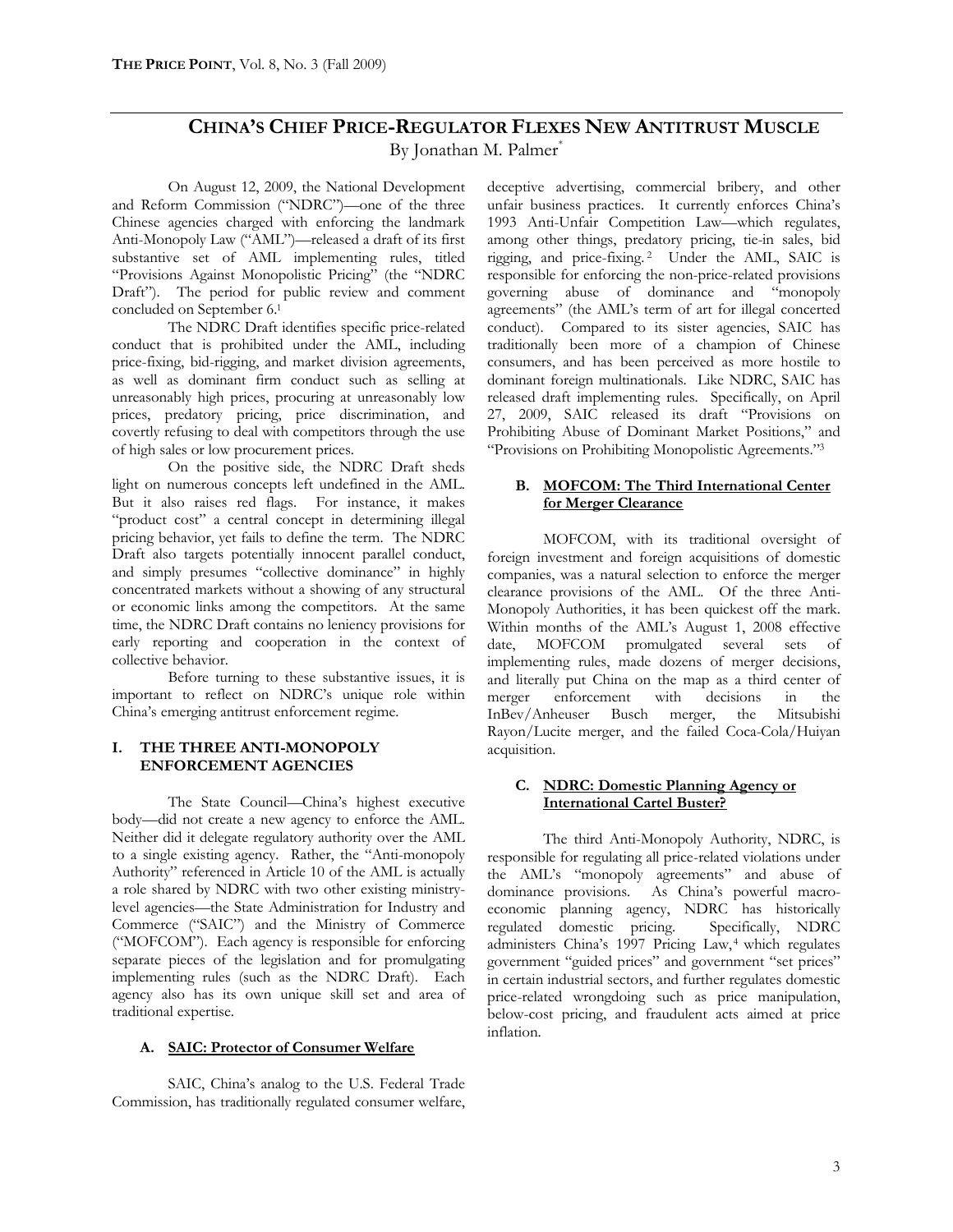# **1. NDRC's Extra-Territorial Reach and Enforcement Powers**

As the NDRC Draft makes clear, NDRC now regulates "monopolistic pricing conduct that occurs *outside* the People's Republic of China that has the effect of eliminating or restricting competition in the domestic market of the People's Republic of China."<sup>5</sup> This extraterritorial reach creates a new role for an agency that has historically focused on domestic economic and industrial planning and policy, and has little expertise in free-market economic analysis. Given the size of China's markets and China's increasing integration with the global economy, NDRC's new global role may have far-reaching consequences. This is particularly true in light of its authority over both investigations<sup>6</sup> and adjudications of suspected price-related violations, 7 and its extensive powers. NDRC has the authority to conduct dawn raids, seal up and retain evidence, interrogate relevant parties,<sup>8</sup> and set civil fines of up to 10% of a firm's annual revenues, plus disgorgement of all illegal gains.<sup>9</sup>

#### **2. NDRC of the Future**

The NDRC Draft sheds no light on whether NDRC intends to follow the path of its sister agency, MOFCOM, and join European and U.S. enforcement agencies as a third key center of antitrust enforcement. The NDRC Draft does, however, provide a clear window into the agency's self-image as a price regulator with broad authority and muscle. As if to underscore the point, one day after NDRC released its draft for comment, it released statistics indicating that it had investigated 21,000 instances of price-related conduct during the first half of 2009, had confiscated illegal gains of RMB 380 million, and had imposed fines of up to RMB 30 million.<sup>10</sup> It has also been reported that NDRC is considering investigations of numerous additional targets, including foreign multinationals. <sup>11</sup> Although many of these investigations and enforcement actions are no doubt related to enforcement of the 1997 Pricing Law, the saber rattling shows that NDRC has no intention of sitting on the sidelines while MOFCOM and SAIC jockey for enforcement primacy.

# **II. KEY FEATURES OF THE NDRC DRAFT**

#### **A. Illegal "Monopoly Agreements"**

Chapter II of the AML governs "monopoly agreements," which are defined to include "agreements, decisions or other concerted actions which eliminate or restrict competition." <sup>12</sup> As mentioned above, these provisions are administered jointly by SAIC (with respect to non-price-related violations) and NDRC (with respect to price-related violations), and each agency has circulated its own draft implementing rules.

#### **1. Prohibited Horizontal Agreements**

The AML prohibits as *per se* illegal all horizontal agreements between competitors to (1) fix or change prices, (2) limit output, (3) divide markets, (4) join in boycotts, or (5) restrict the purchase of new technology or facilities for the development of new technologies or new products.<sup>13</sup> There is also a catch-all prohibition for "other monopoly agreements as determined by the Anti-Monopoly Authority under the State Council."<sup>14</sup> Article 6 of the NDRC Draft implements AML Article 13 by further enumerating specific types of illegal pricing agreements. Specifically:

(A) Agreements that fix or adjust various product prices;

(B) Agreements that fix or adjust the range of price fluctuations;

(C) Agreements that fix or adjust fees and discounts that may affect prices;

(D) Agreements that set a uniform price as the basis for negotiating with third parties;

(E) Agreements to use standard formulas to calculate price;

(F) Agreements not to change prices without consent from other business operators;

(G) Agreements that fix or adjust product prices through restrictions on production output or sales, or by dividing sales or procurement markets;

(H) Other monopolistic pricing agreements prohibited by the price authority under the State Council [i.e., NDRC].

Under Article 8 of the NDRC Draft, "Monopolistic Pricing Agreements reached in tendering and bidding, as well as auction activities" are also prohibited.

#### **2. Conscious Parallelism May Be Prohibited**

The NDRC Draft expands significantly on the AML definition of "monopoly agreement" by inferring illegal concerted action from uniform, tacit, or parallel behavior. Specifically, Article 5 states:

The following factors shall be taken into consideration when identifying and determining concerted action:

(A) Whether there is uniformity in various business operators' price-related behavior. If business operators set or adjust the prices of the same types of products with the same or similar standards or price ranges, at the same time or within a similar time frame, then such business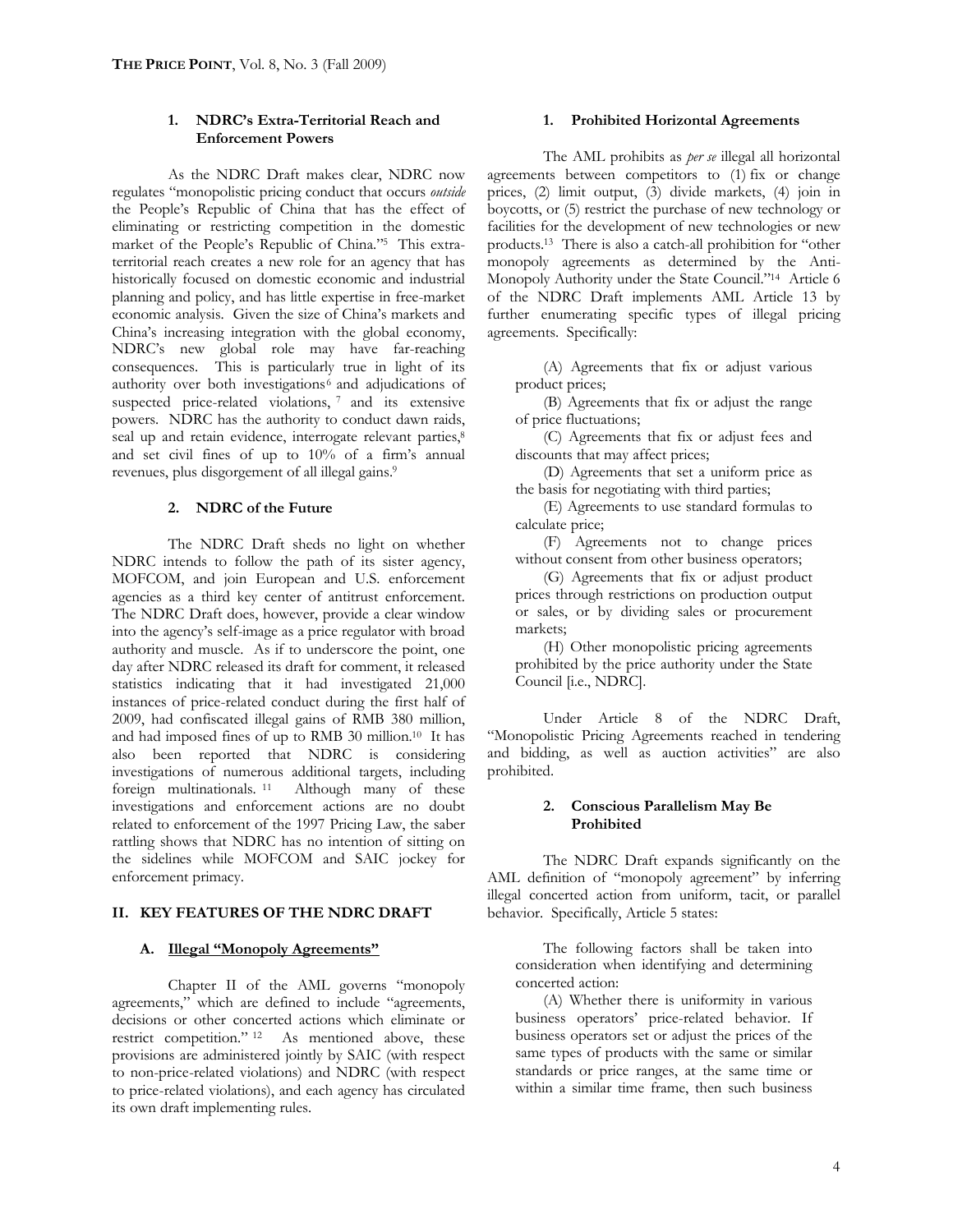operators are engaging in uniform price-related behavior.

(B) Whether there has been a communication among business operators.

In determining the existence of concerted action, the structure of and changes in the market shall be considered.

Although the language is vague, it signals a troubling departure from international norms and suggests that even innocent contacts or communications in the context of parallel conduct may give rise to liability.<sup>15</sup>

#### **3. Vertical Agreements**

Under both the AML and the NDRC Draft, only vertical agreements that fix resale prices and/or minimum prices are *per se* illegal.<sup>16</sup> The NDRC Draft, however, also contains a catch-all provision defining as illegal any vertical agreements that are determined to be "monopoly agreements" by NDRC.

#### **4. Block Exemptions**

Following the European model, certain agreements are immune from prosecution if they fall within one or more *block exemptions*. <sup>17</sup> These include, among others, agreements for the purpose of improving technology, developing new products, upgrading product quality, reducing costs, improving efficiency, unifying standards, conserving energy, protecting the environment, or protecting the legitimate interests of international trade.<sup>18</sup>

# **III. DOMINANT FIRM CONDUCT**

Chapter III of the AML governs the "abuse of market dominance." To the extent such actions eliminate or restrict competition and are otherwise unjustified, enterprises with a "dominant market position" are prohibited from (i) selling or buying at unfair prices,  $(iii)$  pricing below cost,  $(iii)$  discriminatory pricing,  $(iv)$ refusing to deal with competitors, (v) requiring exclusive dealing arrangements and requiring tie-in sales.<sup>19</sup> As with the provisions on "Monopoly Agreements," the AML's abuse of dominance provisions are administered jointly by SAIC (with respect to non-price-related violations) and NDRC (with respect to price-related violations). Articles 11-15 of the NDRC Draft define terms and create an analytical framework for implementing the price-related prohibitions in Article 17 of the AML.

## **A. The "Rule of Reason" With Chinese Characteristics**

The AML prohibits each category of "abuse of dominance" conduct only to the extent that it involves

"unreasonable" prices, or is otherwise "without justification." The NDRC Draft attempts to clarify these concepts. Specifically, it defines overly high and low, or unfairly high and low, prices and enumerates examples of adequate "justifications"—e.g., pricing below cost in order to promote sales to pay debts, or price discrimination where trading partners are able to obtain substitute products. This fits China's legal system, which is rooted in the positivist civil law tradition rather than the commonlaw tradition of case-by-case analysis. Although the approach is much more rigid than the flexible *rule-of-reason* approach of U.S. courts, it nevertheless provides helpful guidance to business operators.

#### **B. Definition of Dominance**

Under the AML, an enterprise has a "dominant market position" if it is able to control price or output in the relevant market, or block or affect market access.<sup>20</sup> Consistent with international practices, dominance under the AML is determined based on an economic analysis of factors such as market share, control over sales or purchasing markets, financial strength, and barriers to  $entrv<sup>21</sup>$ 

Articles 16- 20 of the NDRC Draft attempt to clarify these concepts in practice. Article 17, for instance, defines key terms used in the AML:

As referenced in these Provisions, "a dominant market position," applies in circumstances where business operators are able to control product prices, output and other transactional conditions in the relevant market, or to prevent or affect entry in the relevant market by other business operators.

The phrase, "other transactional conditions" refers to factors other than product price and quantity that can have a substantial effect on market transactions, including product grades, payment conditions, payment methods and aftersale services.

The ability "to prevent or affect entry in the relevant market by other business operators" means the ability to exclude or delay other business operators' entry in the relevant market within a reasonable time period; or to raise the entry cost so significantly that it renders it impossible for such business operators to compete effectively with incumbent business operators even if they are able to enter the relevant market.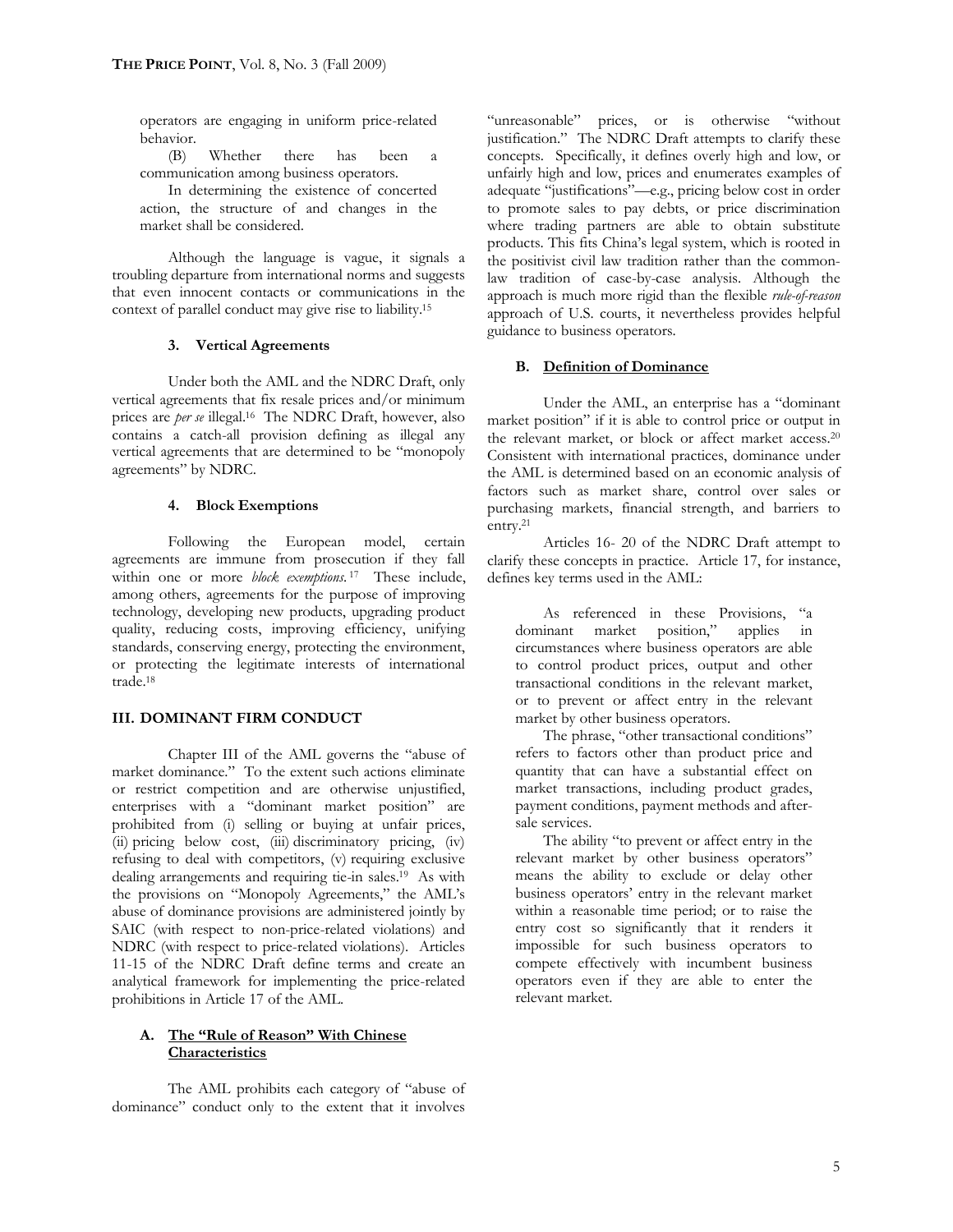# **1. Analytical Framework for Determining Dominance**

Article 18 lays out the factors for consideration in determining whether a business operator has a "dominant market position." These include:

(A) The market share of the given business operators in the relevant market, and the state of competition in the relevant market.

"Market share" refers to proportion of sale revenues or sales volume in the relevant market. Considerations regarding the "state of competition" in the relevant market may include the level of development of the market, the number of existing competitors, whether there are potential competitors and entry barriers, the market share of other business operators, the level of differentiation among comparable products and the transparency of the market.

(B) The ability of the given business operators to control the relevant sales markets or the procurement markets for raw and processed materials.

The ability to "control the relevant sales markets or the procurement markets for raw and processed materials" includes the ability to control sales and raw and processed materials, procurement channels, the ability to affect or determine the price, quantity, contract duration or other transactional conditions or the ability to procure raw and processed materials with priority. "Raw and processed materials" include raw materials, processed materials, parts and components and the relevant equipment necessary for business operation.

(C) Financial and technological capacity of the given business operators.

The "financial and technological capacity" of business operators includes factors such as the scale of the business operators' assets, its financial capabilities, profitability, financing capability, research and development capacity, facilities and equipment, level of technological innovation and application, and the intellectual property rights held. When analyzing the "financial and technological capacity" of business operators, their affiliates' financial and technological capacity, and such affiliates' effect on relevant market entry and production capacity expansion, shall also be taken into consideration.

(D) The dependency of other business operators on the given business operators.

The factors that affect such dependency include transactional volume with the given business operators, the duration of the trading relationship, and the ease with which trading counterparts may switch to other business operators.

(E) The difficulty for other business operators to enter the relevant market.

The factors affecting relevant market entry include the relevant system for market access, possession of essential facilities such as pipes and networks, sales channels, capital, technology and other necessary requirements for attaining economies of scale, and cost advantages.

(F) Other factors relevant to determining whether a business operator has a dominant market position.

# **2. Market Definition**

For purposes of defining the relevant market, Article 16 of the NDRC Draft incorporates the market definition guidelines issued by the State Council in July 2000. <sup>22</sup> These employ both demand and supply substitution methods to determine market definition, as well as the "hypothetical monopolist test" to the extent it may be appropriate in certain circumstances.

#### **3. Presumption of Dominance with a 50% Market Share**

Under Article 19 of the AML, "a dominant market position is presumed, but may be rebutted, where the market share of one enterprise accounts for 1/2 of the relevant market." Article 20 of the Draft Rules identifies the evidence that may be used to rebut the presumption of dominance based on a 50% market share:

Business operators who are presumed to have a dominant market position shall be determined as not having a dominant market position if they can provide evidence that shows the following:

(A) That it is relatively easy for other business operators to enter the relevant market;

(B) That there is sufficient competition in the relevant market;

(C) That, according to factors listed in Article 18, the business operators do not have the ability to control product prices, output and other transactional conditions in the relevant market, or to prevent or affect entry in the relevant market by other business operators.

#### **C. Collective Dominance**

Under the AML, a "dominant market position" is also presumed where the joint market share of two undertakings accounts for 2/3 of the relevant market, or where the joint market share of three undertakings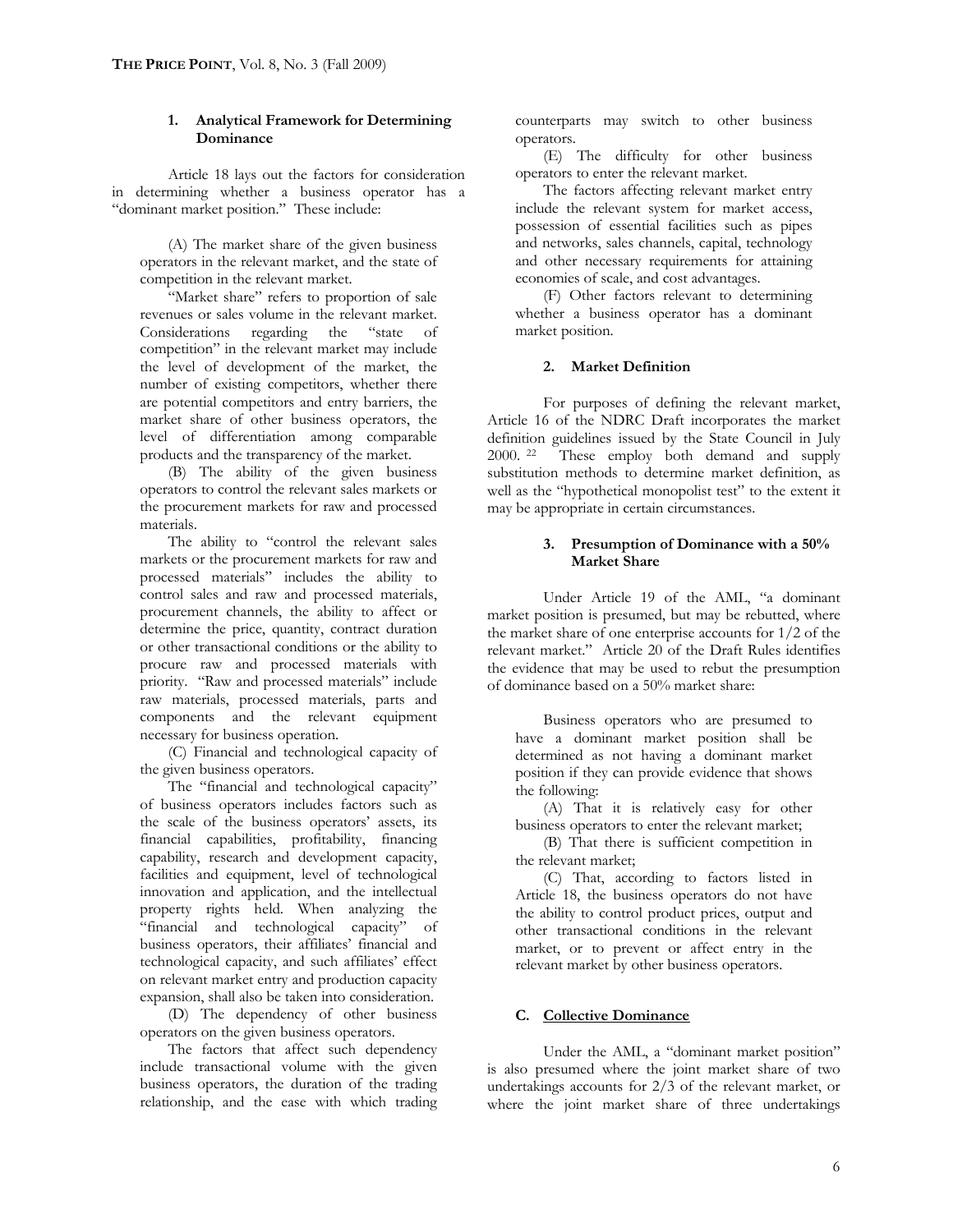accounts for 3/4 of the market.<sup>23</sup> The AML provides, however, that enterprises that meet these thresholds "shall not be considered to have a dominant market position provided there is opposite evidence."<sup>24</sup>

Although the concept of joint or collective dominance has still not been fully implemented in Europe and has no direct counterpart in the U.S., the NDRC Draft does not appear to follow international norms of targeting only *unilateral* conduct, absent structural or economic links among the relevant actors. To the contrary, the NDRC Draft imposes a burden on market participants to come forward with specifically identified "opposite evidence" to show a lack of collective dominance. Specifically, business operators who are presumed to share collective dominance under the 2/3 and 3/4 rules of the AML "may only rebut that presumption through proof that there is competition in fact among them, and that any individual competitor does not have a more prominent market position than the other business operators in the relevant market."<sup>25</sup> The concept of "more prominent market position" is undefined and confusing, although it appears simply to suggest that there cannot be "collective dominance" in a market with a single monopolist.

#### **D. Prohibited Dominant Firm Conduct**

Article 11 of the NDRC Draft identifies four specific prohibitions under the abuse of dominance provisions of the AML (and further includes a catch-all provision for "other monopolistic pricing prohibited by" NDRC). Each of the four enumerated prohibitions is discussed below.

# **1. Selling at Unreasonably High Prices / Procuring at Unreasonably Low Prices**

Article 12 of the NDRC Draft lays out the factors that may be considered in determining whether prices are "unfairly high" and "unfairly low." These include:

(A) Whether the sales price is significantly higher than the cost of the product, or whether the procurement price is significantly lower than the cost of the product;

(B) Whether a business operator raises the product sales price above a reasonable level or lowers the product procurement price below a reasonable level while costs are stable;

(C) Whether a price increase for product sales is significantly higher than the increase in the product cost, or whether a price decrease for product procurement is significantly lower than the decrease in cost for the trading counterpart;

(D) Whether a price is significantly higher or lower than the price set by other business

operators selling or procuring the same type of products.

With its focus on product "cost"—rather than economic efficiency—this provision exposes NDRC's roots as the interventionist price regulator in China's old command economy. In its new role as a regulator of competition in an emerging market economy, using vague concepts such as "product cost," may inhibit rather than encourage competition. The NDRC Draft, for instance, makes no effort to distinguish average cost from marginal cost, or short run from long run costs, and it does not provide any analytical framework for determining the components of a cost calculation.

Moreover, the use of comparisons to competitor prices as the analytical tool for determining anticompetitive pricing may lead to absurd results. In efficient economies, enterprises charge less when they are more efficient. Under Article 12, however, their efficiency and zeal to compete on price could theoretically be held against them.

#### **2. Predatory Pricing**

Article 13 of the NDRC Draft clarifies the analytical framework for determining whether pricing below cost constitutes illegal predatory pricing. It provides:

Business operators with a dominant market position shall not sell products at a price that is below product cost without justification.

The phrase "price that is below product cost," referenced in the preceding paragraph, applies where business operators constantly sell products at a loss in order to exclude competitors or potential competitors.

"Justifications," as referenced in the first paragraph, include:

(A) Price decreases permitted by law for fresh produce, seasonal products, products about to reach expiration date and overstocked products.

(B) Price decreases to promote sales in response to the need to pay debts, change lines of production or suspend a business;

(C) Price decreases as a result of short term or small scale promotions aimed at attracting customers;

(D) Price decreases aimed at counteracting other business operators' strategy of selling at a price that is below product cost;

(E) Price decreases that result from reduced costs with economies of scale such that consumers can enjoy the benefit derived from such reduced price;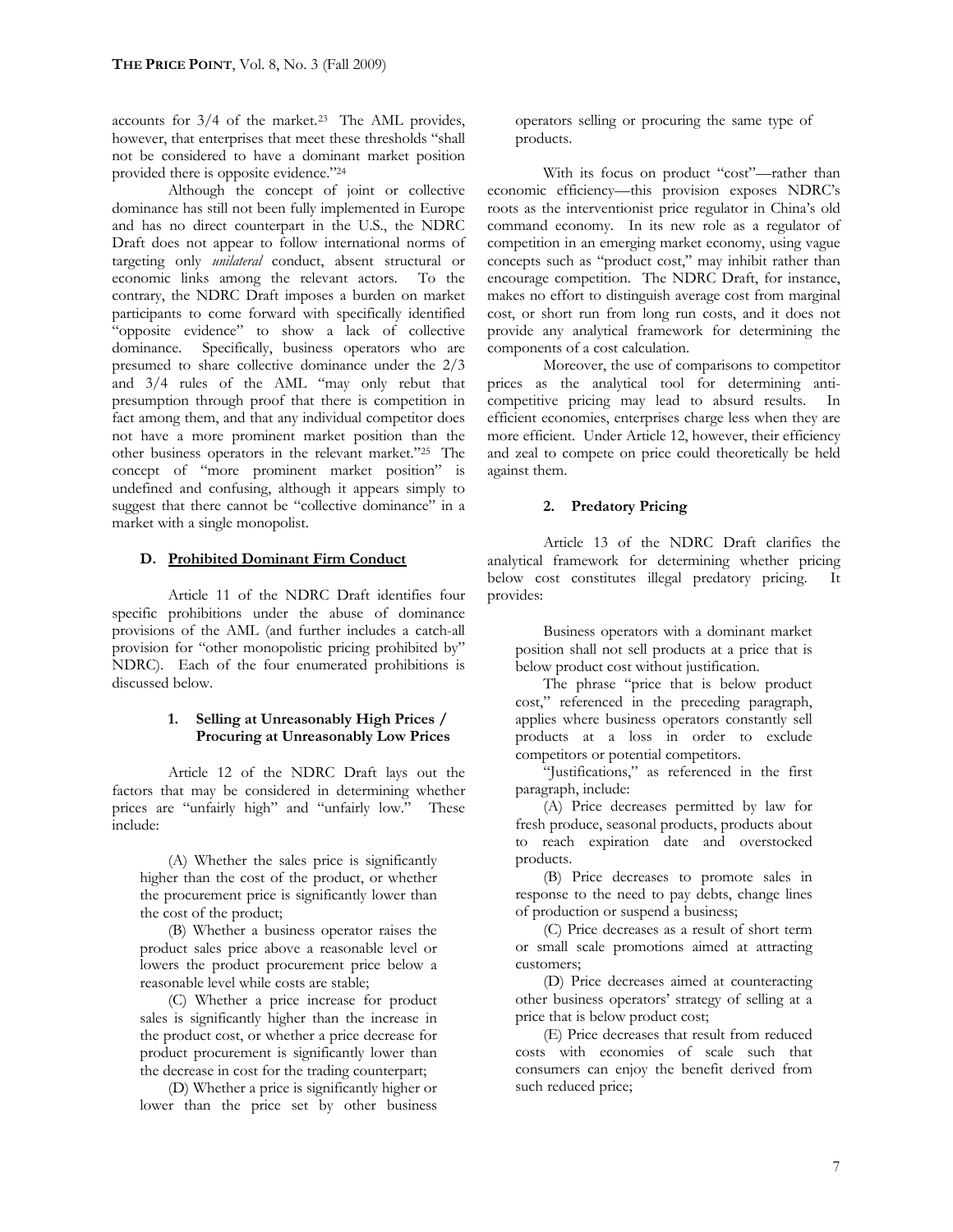(F) Other justifications recognized by the price authority under the State Council [i.e., NDRC].

Although the enumerated justifications provide needed clarity, Section 12 again gives no framework for determining the central—though elastic and multifaceted—concept of "product cost." Neither does Section 12 premise liability on a showing that the alleged predatory conduct could have had a reasonable chance of success in recouping the money lost on the below-cost pricing. As drafted, therefore, NDRC theoretically creates liability for some pro-competitive pricing behavior.

#### **3. Pricing as Disguised Refusal to Deal**

Article 14 of the NDRC Draft states that "[b]usiness operators with a dominant market position shall not refuse to engage in transactions with trading counterparts by setting overly high or overly low prices without justification." It further clarifies that "overly high or overly low prices" are prices that, "if applied, would prevent a trading counterpart from generating ordinary profits through ordinary production and sales activities." The NDRC Draft does not enumerate or define any "justifications" for price-based refusals to deal.

As drafted, Article 14 calls into question everyday business decisions regarding who to choose as trading partners. It may actually have a chilling effect on competition by discouraging business operators from switching to more efficient suppliers. It also evaluates wrongdoing against the benchmark of a trading partner's ability to operate at a profit—a comparison that may say much more about a trading partner's efficiency than it does about the reasonableness of an offered "price." As a matter of statutory construction, this provision also appears to go beyond the authority of the AML because it technically prohibits disguised refusals to deal—even without an underlying showing of competitive harm. It also goes well beyond the "outer boundary" of *Aspen Skiing Co. v. Aspen Highland Skiing Corp.* , <sup>26</sup> which is in turn at the "outer boundary" of U.S. refusal-to-deal law.<sup>27</sup>

#### **4. Price Discrimination**

Article 15 of the NDRC Draft states that a "business operator with a dominant market position shall not, without justification, discriminate with respect to price against trading counterparts who otherwise have equal standing." As in other sections, NDRC specifically enumerates acceptable "justifications." In the case of price discrimination, they include:

(A) Price discrimination that does not have a substantial negative effect on trading counterparts' competition in the market;

(B) Price discrimination where trading counterparts are able to obtain the same types of products or substitute products from other business operators;

(C) Other justifications recognized by the price authority under the State Council.

Article 15 also defines "equal standing" as applying to situations where business operators conduct transactions with trading counterparts with respect to "the same types and same grades of products, and where the same or similar conditions exist with respect to the transactional methods, procedures, quantities, payment, settlement and after-sales services." For further clarification, Article 15 states that "[g]iving the same price to trading counterparts of different standing is considered discriminatory treatment."

#### **IV. CONCLUSION**

Lawyers who advise foreign multinationals with business interests in China should pay careful attention to the final published "Provisions Against Monopolistic Pricing." Those final regulations—which NDRC expects to issue by year-end—may well address some of the concerns raised in this article (and those raised during the public comment period). In any event, the new regulations, if enforced with energy and purpose, will have a profound effect on business practices in China.

- <sup>1</sup> *See* Caijing.com.cn, Draft Rules on Monopoly Price, <http://english.caijing.com.cn/2009-08-13/110223866.html> (last visited Oct. 29, 2009) (English language report).
- <sup>2</sup> Law of the People's Republic of China Against Unfair Competition, Order of the President of the People's Republic of China, No. 10 (1993) (P.R.C.), *unofficial translation available at*  [http://w](http://www.fdi.gov.cn/pub/FDI_EN/Laws/GeneralLawsan)[ww.fdi.gov.cn/pub/FDI\\_EN/Laws/GeneralLawsan](www.fdi.gov.cn/pub/FDI_EN/Laws/GeneralLawsan) dRegulations/BasicLaws/P020060620320757961260.pdf (last visited Oct. 29, 2009).
- <sup>3</sup> The full Chinese language text of SAIC's draft provisions may be found at [http://](http://www.saic.gov.cn/zwgk/zyfb/qt/fld/)<www.saic.gov.cn/zwgk/zyfb/qt/fld/> 200904/t20090427\_37769.html (last visited Oct. 29, 2009).
- <sup>4</sup> Price Law of the People's Republic of China, Order of the President of the P[e]ople's Republic of China, No. 92 (1997) (P.R.C), *unofficial translation available at* [http://](http://www.fdi.gov.cn/)<www.fdi.gov.cn/> pub/FDI\_EN/Laws/GeneralLawsandRegulations/BasicLaw s/P020060620320511406803.pdf (last visited Oct. 29, 2009).
- <sup>5</sup> NDRC Draft, Article 2 (emphasis added). Throughout this article, quotations of both the NDRC Draft and the AML are based on Orrick, Herrington & Sutcliffe LLP's unofficial translation from the Chinese. Translations are provided as a

<sup>\*</sup> Jonathan Palmer is a partner at Orrick, Herrington & Sutcliffe LLP.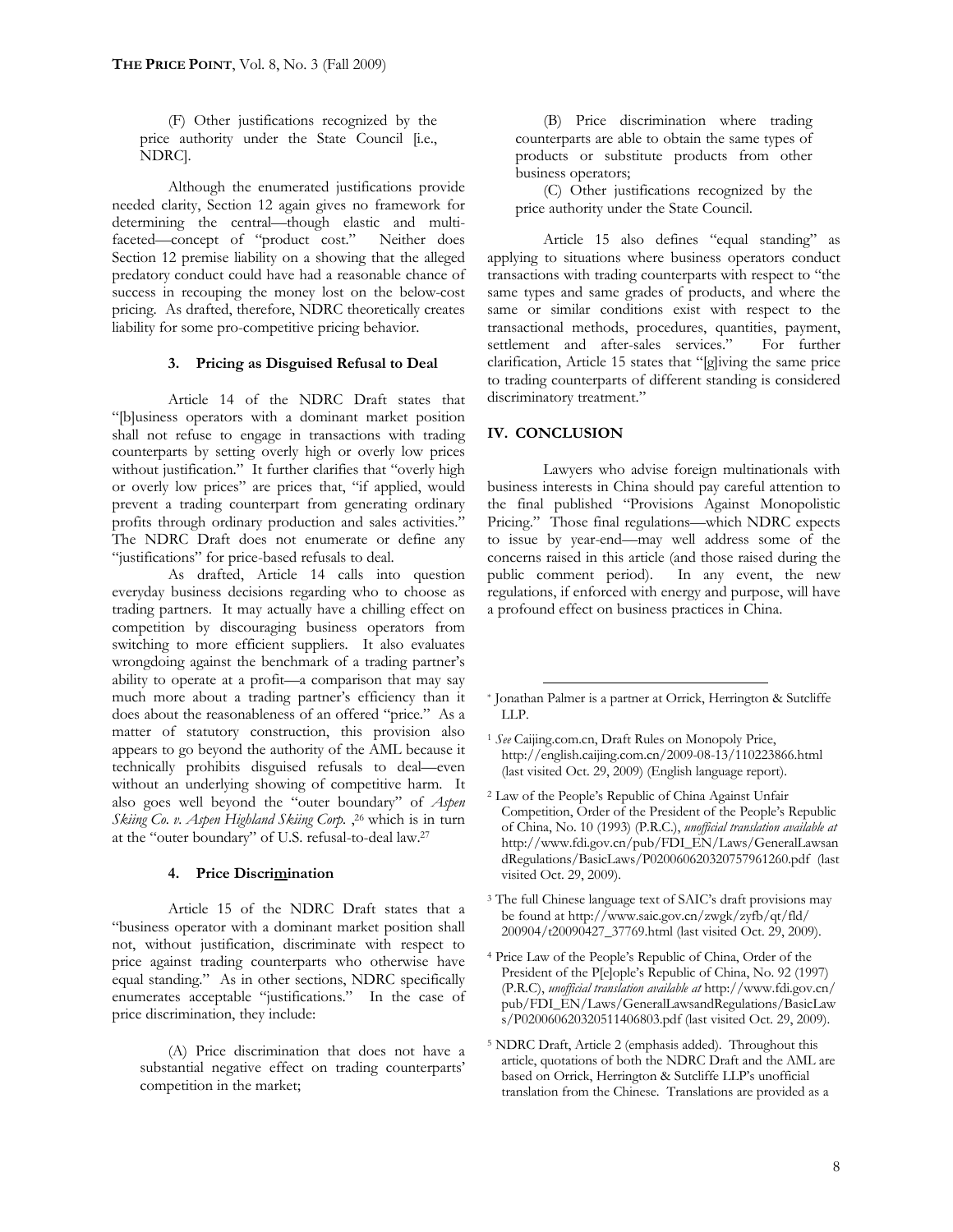courtesy only, and are not to be construed as legal opinion or advice.

- <sup>6</sup> AML, Article 38.
- <sup>7</sup> *Id.*, Article 44.
- <sup>8</sup> *Id.*, Article 39.
- <sup>9</sup> *Id.*, Articles 46-47.
- <sup>10</sup> *See* Chinese language report at [http://w](http://www.12312.gov.cn/)[ww.12312.gov.cn/](www.12312.gov.cn/) zhyw/bwdt/528737.shtml (last visited Oct. 29, 2009).
- <sup>11</sup> *See* Chinese language report at [http://](http://www.chinareviewnews.com/doc/1007/3/1/4/100731)<www.chinareviewnews.com/doc/1007/3/1/4/100731> 482.html?coluid=7&kindid=0&docid=100731482 (last visited Oct. 29, 2009).
- <sup>12</sup> AML, Art. 13 (2007) (P.R.C.) (unofficial translation), *available at* http://english.mofcom.[gov.cn/aarticle/policyrelease/](http://english.mofcom.gov.cn/aarticle/policyrelease/) announcement/200712/20071205277972.html (last visited Oct. 29, 2009).

<sup>13</sup> *Id.*

<sup>14</sup> *Id.*

- <sup>15</sup> SAIC's draft Provisions on Prohibiting Monopolistic Agreements (April 27, 2009 Draft) contain similar provisions for implementing AML Article 13 in the non-price-related context.
- <sup>16</sup> AML, Article 14; NDRC Draft, Article 7.
- <sup>17</sup> AML, Article 15; NDRC Draft, Article 10.
- <sup>18</sup> AML, Article 15; NDRC Draft, Article 10.
- <sup>19</sup> AML, Article 17.
- <sup>20</sup> *Id.*, Article 17.
- <sup>21</sup> *Id.*, Article 18.
- <sup>22</sup> *See* Anti-Monopoly Committee of State Council, Guidelines on Defined Relevant Markets (July 7, 2009), Chinese language version,<http://english.mofcom.gov.cn/aarticle/subject/> cv/updates/200907/20090706389441.html (last visited Oct. 29, 2009).
- <sup>23</sup> AML, Article 19.

<sup>24</sup> *Id*.

- <sup>25</sup> NDRC Draft, Article 20.
- <sup>26</sup> 472 U.S. 585 (1985).
- <sup>27</sup> *See* Verizon Commc'ns, Inc. v. Law Offices of Curtis V. Trinko, LLP, 540 U.S. 398, 409 (2004).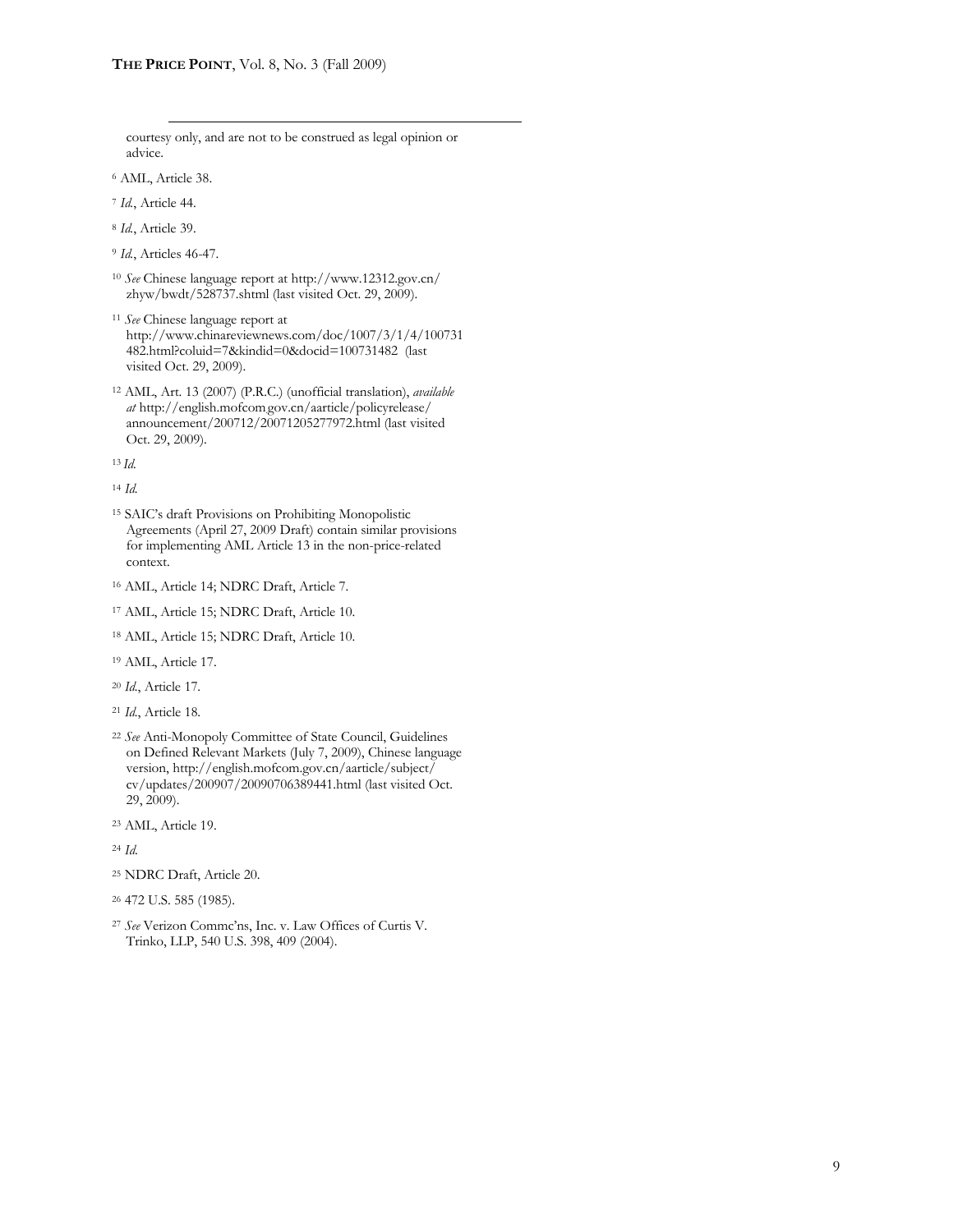# **GEOGRAPHIC MARKET DEFINITION IN SECONDARY-LINE PRICE DISCRIMINATION CASES**

By Mark M. Lawson and Devin C. Dolive\*

What must a plaintiff show in terms of market definition in order to prevail in a secondary-line price discrimination case? Courts have long held that the antitrust plaintiff bears the burden of proving the geographic market in Section 2 monopolization case<sup>1</sup> and in merger cases under the Clayton Act.<sup>2</sup> In recent years, some courts have also required that the plaintiff define the relevant geographic market in both primary-line<sup>3</sup> and secondary-line<sup>4</sup> Robinson-Patman Act cases. In addition, many courts have held that expert testimony is required to define a geographic market, including in price discrimination cases.<sup>5</sup>

In the primary-line price discrimination case, the rationale behind requiring definition of a relevant geographic market is to allow an assessment of the seller's market share.<sup>6</sup> After all, there is no reason for courts to be concerned about supposedly predatory pricing where the seller has no hope of ever gaining monopoly power. Instead, such predatory pricing is merely a boon to consumers.<sup>7</sup> In contrast, market share is usually not at issue in a secondary-line price discrimination case, although a plaintiff in a secondary-line price discrimination case still must show that he (as the disfavored purchaser) competed with the favored purchaser. And courts have employed the term "geographic market" in this secondary-line context.<sup>8</sup> This said, it can be argued that a less rigorous definition of the "geographic market" is required in the secondary-line price discrimination context than is required in primaryline price discrimination and monopoly cases.

Indeed, the requirement that a plaintiff define the relevant geographic market in a secondary-line case, at least with expert testimony, is a relatively new development. For instance, in *Ingram v. Phillips Petroleum Co*., 9 the court noted that "competition between the purchasers is essential to actionable price discrimination," <sup>10</sup> but then held that motor fuel retail outlets in Clovis, New Mexico and Farewell, Texas were in "practical competition" with each other without reviewing any type of expert testimony.<sup>11</sup>

Moreover, where a secondary-line price discrimination plaintiff brings claims under a state statute, it may not even be necessary to show such "practical competition." Many states have statutes applicable to specific industries that do not include any requirement that the plaintiff show an injury to competition. For instance, a number of states have enacted motor vehicle statutes that prohibit offers to sell and sales of vehicles at a lower actual price to one dealer than an actual price offered to another dealer, often without any mention of a competitive injury requirement. <sup>12</sup> Other states have enacted statutes applicable to sales of various types of equipment, again without any competitive injury requirement.<sup>13</sup> A Wisconsin state court has noted that Wisconsin statutes establish *per se* violations, "without requiring any proof of an adverse effect upon competitors or competition generally."<sup>14</sup> On the other hand, other courts have held that violations of state antitrust statutes modeled after federal statutes require proof of a relevant market.<sup>15</sup>

Where a secondary-line price discrimination plaintiff must prove a "relevant geographic market" that is, an "area of effective competition … in which the seller operates, and to which the purchaser can practicably turn for supplies,"<sup>16</sup> courts have allowed a variety of evidence to be used to support the geographic market definition. As noted above, some require expert testimony.<sup>17</sup> In terms of specific data, measurement of the relevant geographic market can depend upon a number of factors including "[p]rice data and such corroborative factors as transportation costs, delivery limitations, customer convenience and preference, and the location and facilities of other producers and distributors."<sup>18</sup> "Price data, corroborated by th[ese] factors …, are perhaps the most probative evidence of the relevance of the given market."<sup>19</sup>

As to how price data is used, the Sixth Circuit has concluded that a cross-price elasticity study is *not* required to show competition.<sup>20</sup> According to at least one economist, "a great deal of data would be needed such as information on natural boundaries, traffic flow, traffic patterns, population distribution, market conditions, existing development, etc." to perform a "cross-price elasticity" analysis, <sup>21</sup> and "the next best method which is generally accepted in the economics community (and was originally suggested by a Nobel Laureate in economics, George J. Stigler) is to determine whether a positive correlation exists between the retail prices of two products or two services in question."<sup>22</sup>

This "price correlation" test has been described as follows:

One method often used to determine whether it is likely that two products are in the same market is to examine the behavior of the product prices over a period of time. When two products are in the same market (because of either demand or supply substitution), their prices will tend to move together. Thus one useful and powerful way to test whether two products are in the same market is to correlate their prices. This test is best thought of as necessary, but not sufficient. If prices are not highly correlated, it is unlikely that they are part of a single market; but if they are highly correlated, they may well be part of the same market.<sup>23</sup>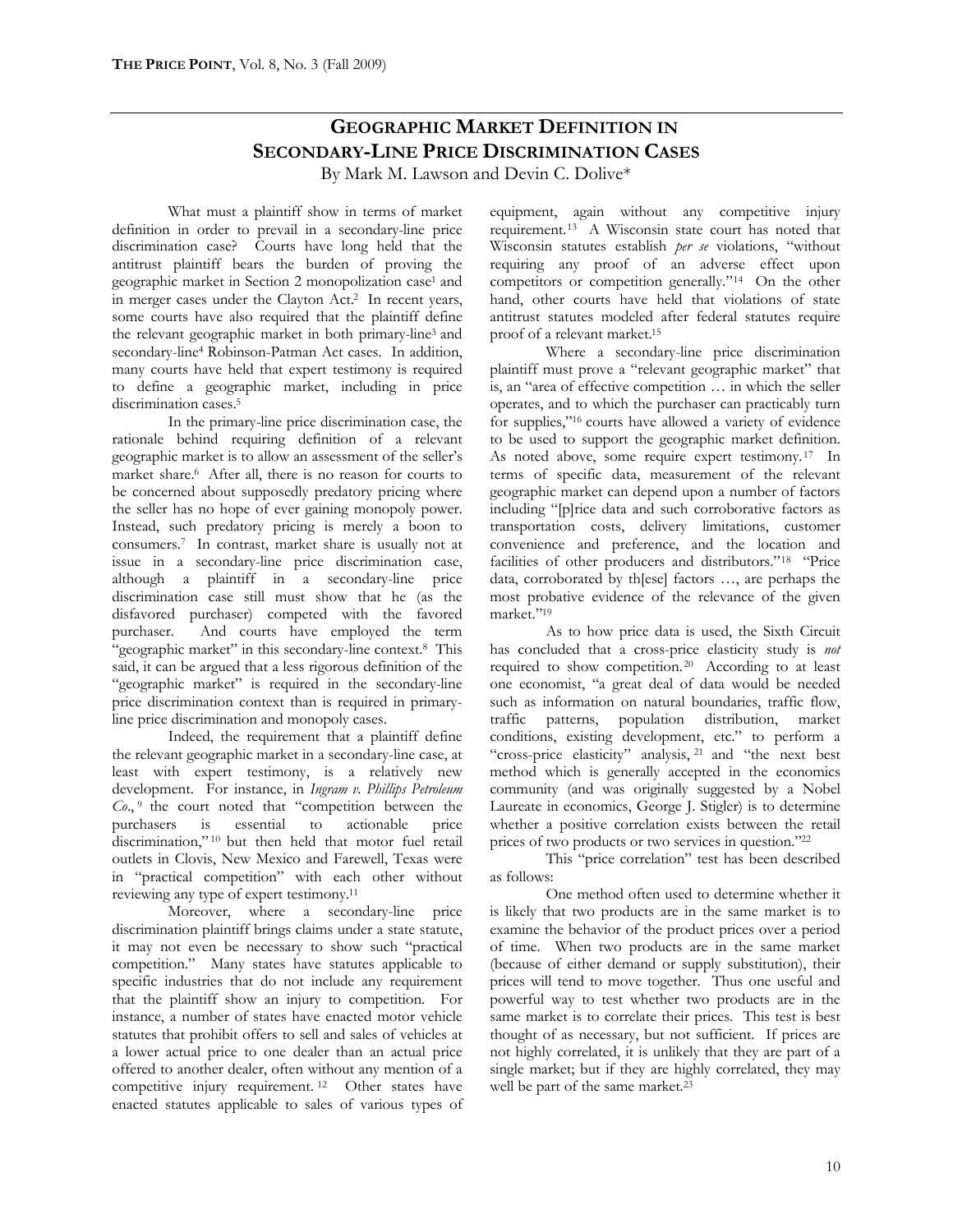Of course, per the "necessary but not sufficient" language quoted above, a price correlation alone does not necessarily prove a market, and price correlations "must be purged of common factors such as seasonality in demand or price movements of a common input, that have nothing to do with competitive pressures." <sup>24</sup> Nonetheless, one court has stated, "the most compelling evidence that an area is competitively unified is statistical evidence of pricing interdependence…."<sup>25</sup>

There are other tests as well, although to date few of them seem to have actually been employed to define a geographic market, at least not in published opinions involving secondary-line price discrimination claims. <sup>26</sup> For instance, the Elzinga-Hogarty test (also sometimes referred to as a "LIFO-LOFI" or "shipments" test) has been frequently employed in the merger context but not so much in other antitrust contexts. <sup>27</sup> The Elzinga-Hogarty test "delineates" the geographic boundaries of markets on the basis of two percentages— LIFO ("little in from outside") and LOFI ("little out from inside"). <sup>28</sup> Each percentage is "calculated by division, with the numerator being the quantity of the relevant product being produced and consumed within the candidate market."<sup>29</sup> The "denominator for the LIFO percentage is the quantity of the relevant product that is consumed within the candidate market, from whatever source, and the denominator for the LOFI percentage is the quantity of the relevant product that is produced in the candidate market, whatever the point of consumption."<sup>30</sup>

Per the Elzinga-Hogarty test, "a candidate market is deemed to be a market only if the LIFO and LOFI percentages exceed particular thresholds; that is, only if the area has relatively little imports and relatively little exports." <sup>31</sup> "Elzinga and Hogarty originally suggested cutoffs of at least seventy-five percent for both percentages" <sup>32</sup> but they later changed their minds and "preferred a ninety percent cutoff for the average of the two percentages."<sup>33</sup>

Dr. Elzinga "has admitted that the LOFI-LIFO 'test' is a conservative one which estimates only minimum size. The actual market may be … larger than the shipment data would estimate.'" <sup>34</sup> As such, the Elzinga-Hogarty test "may *understate* the *geographic* market because the locations that buyers patronize at current prices—on which the Elzinga-Hogarty test is based—do not account for the possibility that buyers would substitute more distant locations in the event of a price rise."<sup>35</sup> Unfortunately, this is not the only weakness of the Elzinga-Hogarty test: "The test also can *overstate* the market where geographic price discrimination is employed."<sup>36</sup> If a seller is engaged in geographic price discrimination and "a product or service *cannot be resold*, a producer could control the competitive effect of its exercise of market power by pricing its services or products differently to one segment of the market as opposed to another,"<sup>37</sup> and "a producer could raise prices

only to customers located closer to the producer and with fewer alternatives than more distant customers with more potential alternatives."<sup>38</sup> In addition, the Elzinga-Hogarty test may also "*overstate* the geographic market when the *product market* includes goods that are not perfect substitutes."39

Needless to say, the Elzinga-Hogarty test has been criticized for certain shortcomings. In the context of a hospital merger, a party employing Dr. Elzinga as an expert noted in a pre-trial brief: "Dr. Elzinga will explain how, due to health insurance, the prices a hospital charges for its services have little, if any, impact on the choices of hospitals by a patient," and "it is fundamentally erroneous to use the Elzinga-Hogarty test in defining geographic markets in hospital merger cases."<sup>40</sup> Nevertheless, in its heyday, the Elzinga-Hogarty test was routinely used by the FTC to analyze hospital mergers.<sup>41</sup>

The shortcomings discussed above do not necessarily "doom" the Elzinga-Hogarty test. One court has noted: "In theory, additional information about the way shipment flows would change in response to variations in prices and about product differentiation could be incorporated into the shipments analysis to avoid these problems." <sup>42</sup> Moreover, shipments data "certainly can be of value in delineating markets, particularly as a first cut."<sup>43</sup>

It is worth noting that the purpose behind proving a relevant geographic market in a secondary-line price discrimination case differs from the purpose behind proving a market in other antitrust contexts. For example, in a merger case, the concern is that the market definition might err by defining a market as *smaller* than it actually is, because the court then might be prompted to find a potential monopoly where none exists. In contrast, in the secondary-line price discrimination case, the concern is that the market definition might err by defining a market as *larger* than it actually is, because the court then might be prompted to find illegal price discrimination even though the favored and disfavored purchaser weren't really competing.

Even the Elzinga-Hogarty test's risk of *overstating* the size of the geographic market should be of little concern in most secondary-line cases. Many state price discrimination laws apply to particular goods such as motor vehicles or equipment of the same make and model,<sup>44</sup> so there should be little issue concerning the existence of "substitutes" in defining the relevant product market. Likewise, the RPA applies to "commodities of like grade and quality,"<sup>45</sup> and does *not* look at goods in secondary-line cases that are economic substitutes of each other. The RPA and many state price discriminations statutes also apply to commodities and goods that can be *resold* to others, so there may be little opportunity for a supplier to engage in geographic price discrimination.

As such, with these distinctions in mind, there are number of industries (i.e. motor fuel marketing and other retail stores) where the Elzinga-Hogarty test could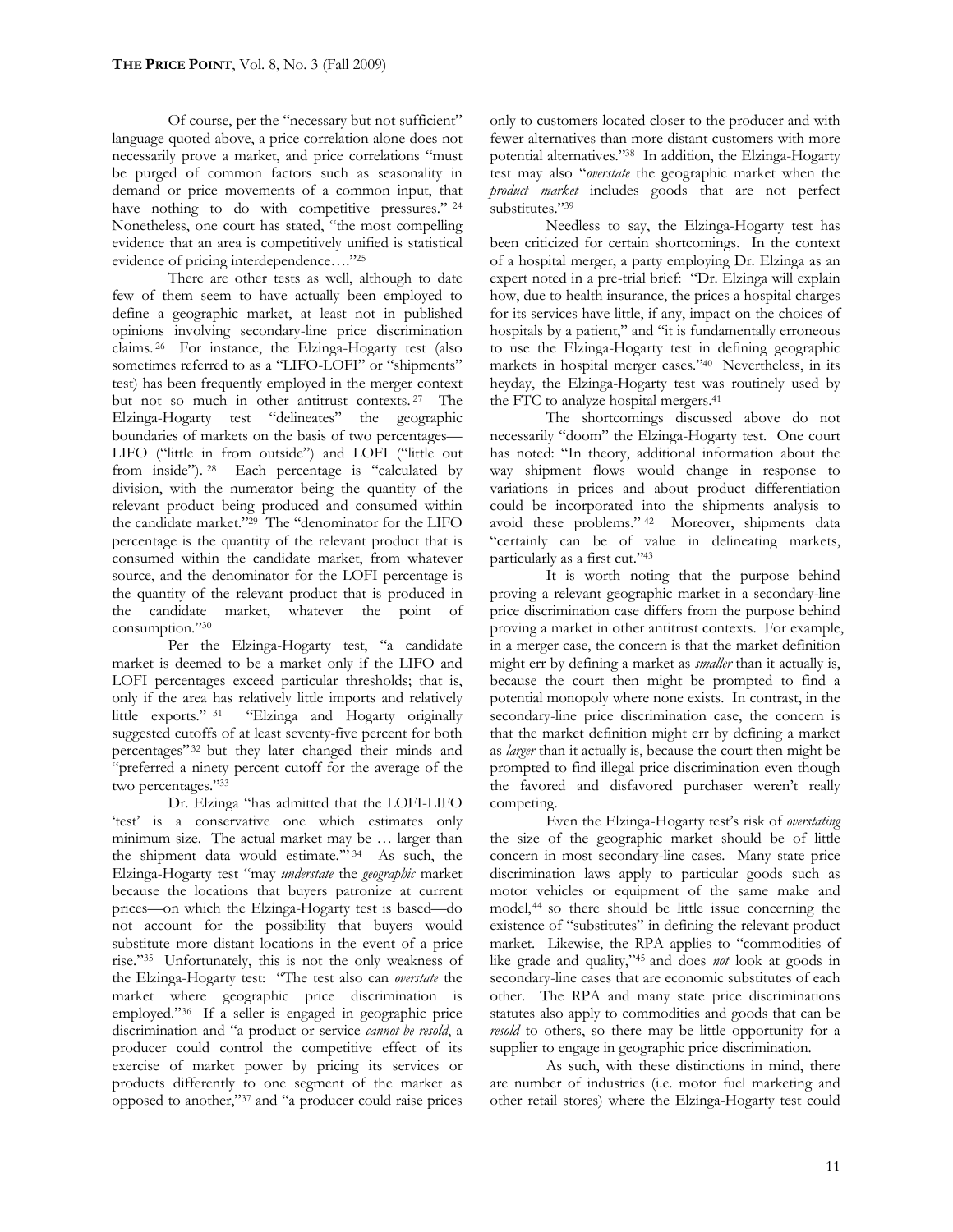be used to determine competition between stores. Although this has yet to be explored in detail in reported case law, at least one Missouri trial court and one academic journal article have noted the potential for analyses based on retail credit card data.<sup>46</sup> The Elzinga-Hogarty test would seem useful in determining where the customers of the favored and disfavored purchasers reside, <sup>47</sup> and in other contexts, courts have looked at Elzinga-Hogarty data based on customer zip code information.<sup>48</sup> Indeed, such a test could be used to verify the results of a "Price Correlation" test, discussed above. By using credit data, it may even be possible to determine how far customers actually travel to make purchases, thus potentially addressing any issues concerning customer convenience and preferences and how the customer's transportation costs affect the size of the market. <sup>49</sup> Moreover, credit card data has the advantage of potentially showing whether customers' geographic buying patterns remain consistent over time.

In an age of increasing globalization and interconnectedness, courts may be tempted to give more thought to the type of proof required to prove geographic markets in the secondary-line price discrimination context. For example, a retailer in Maine may be able to show that he was competing with a retailer in Arizona for sales to at least one customer, but does this really mean the retailer in Maine should be able to sue his wholesaler if the wholesaler sells at a lower price to the retailer in Arizona? Under these circumstances, the antitrust plaintiff in Maine would be well advised to have pricing (and shipments) data in hand to show (if he can) that he was in "practical competition" with the favored purchaser in Arizona.

- <sup>1</sup> *See*, *e.g*., Spectrum Sports, Inc. v. McQuillan*,* 506 U.S. 447, 459 (1993).
- <sup>2</sup> *See* United States v. E.I. du Pont de Nemours & Co., 351 U.S. 377, 381, 394 (1956). Congress apparently also viewed a properly defined relevant market as a necessary element of a Section 7 claim. *See* S. Rep. 81-1775, at 5 (1950) ("In determining the area of effective competition for a given product, it will be necessary to decide what comprises an appreciable segment of the market."). Of course, monopoly power may be proven by direct proof of the control of prices or exclusion of competition versus the use of market shares based on a properly defined market as a surrogate for market power. *See* E.I. du Pont, 351 U.S. at 393; Toys "R" Us, Inc. v. F.T.C., 221 F.3d 928, 937 (7th Cir. 2000).
- <sup>3</sup> *See*, *e.g.*, Bailey v. Allgas, Inc.*,* 148 F. Supp. 2d 1222, 1231 (N.D. Ala. 2000), *aff'd*, 284 F.3d 1237, 1246 (11th Cir. 2002); Cogan v. Harford Memorial Hospital, 843 F. Supp. 1013, 1020 (D. Md. 1994) ("To allow a jury to make a finding as to the geographic market, Cogan must provide the court with expert testimony on this highly technical economic question.").
- <sup>4</sup> *See*, *e.g*., Best Brands Beverage, Inc. v. Falstaff Brewing Corp., 842 F.2d 578, 585 (2d Cir. 1987) ("The competitive nexus

requirement is satisfied where there is a showing of 'competitive contact' between the recipients of the price differential. It must therefore be shown that, as of the time the price differential was imposed, the favored and disfavored purchasers competed at the same functional level, i.e., all wholesalers or all retailers, and within the same geographic market.") (citation omitted); Water Craft Management, L.L.C. v. Mercury Marine, 361 F. Supp. 2d 518, 537-38 (M.D. La. 2004), *aff'd*, 457 F.3d 484 (5th Cir. 2006); *see also* United Food Mart, Inc. v. Motiva Enterprises, LLC*,* 457 F. Supp. 2d 1329, 1341 (S.D. Fla. 2005) (secondary-line price discrimination claim under the Florida Motor Fuel Marketing Practices Act).

- <sup>5</sup> *See*, *e.g.*, *Bailey*, 148 F. Supp. 2d at 1231 (primary-line price discrimination under the RPA); *Water Craft*, 361 F. Supp. 2d at 542 (secondary-line price discrimination under the RPA); *United Food Mart, Inc.,* 457 F. Supp. 2d at 1341 (secondary-line claim under the Florida Motor Fuel Marketing Practices Act); Shahbazi v. Equilon Enterprises, No. HO28871, 2006 WL 3020938, at \*5 (Cal. App. Oct. 24, 2006) (secondary-line claim under California Unfair Practices Act); *see also* Virginia Vermiculite, Ltd. v. W.R. Grace & Co.*,* 98 F. Supp. 2d 729, 732, 736 (W.D. Va. 2000) (commenting on a Section 2 Sherman Act claim: "Market analyses for antitrust markets generally require some expertise in the field of industrial organization."); *but see* Victus, Ltd. v. The Collezione Europa U.S.A., Inc., 26 F. Supp. 2d 772, 786-87 (M.D.N.C. 1998) (commenting on Section 2 Sherman Act counterclaim: "Testimony from an economist is not necessary; however, some evidence of the effects of price increases on the proposed market, and an analysis of consumer reactions to such a scenario, would make Europa's argument more plausible.").
- <sup>6</sup> Bailey v. Allgas, Inc. 284 F.3d 1237, 1246 (11th Cir. 2002) ("Once the relevant market has been determined, it is possible to calculate a seller's percentage share of that market"); Rebel Oil Co. v. Atlantic Richfield Co., 51 F.3d 1421, 1434 (9th Cir. 1995) ("Without a definition of the relevant market, it is impossible to determine market share").
- <sup>7</sup> *See* Brooke Group Ltd. v. Brown & Williamson Tobacco Corp., 509 U.S. 209, 224 (1993).
- <sup>8</sup> *See, e.g., Best Brands*, 842 F.2d at 585 ("The competitive nexus requirement is satisfied where there is a showing of 'competitive contact' between the recipients of the price differential. It must therefore be shown that, as of the time the price differential was imposed, the favored and disfavored purchasers competed at the same functional level, i.e., all wholesalers or all retailers, and within the same geographic market.") (citation omitted).

<sup>11</sup> *Id*.; *see also* Bargain Car Wash, Inc., v. Standard Oil Co. (Indiana), 466 F.2d 1163, 1168 (7th Cir. 1972) ("It is readily apparent … that the zones did not represent actual areas of competition in the sale of gasoline. Indeed, the findings recognize at least twelve zones surrounding Bargain's zone that were competitive, and American's witnesses readily admitted as much.").

<sup>\*</sup> Mark M. Lawson is a partner and Devin C. Dolive is an associate at Burr & Forman, LLP.

<sup>9</sup> 259 F. Supp. 176 (D.N.M. 1966).

<sup>10</sup> *Id.* at 182.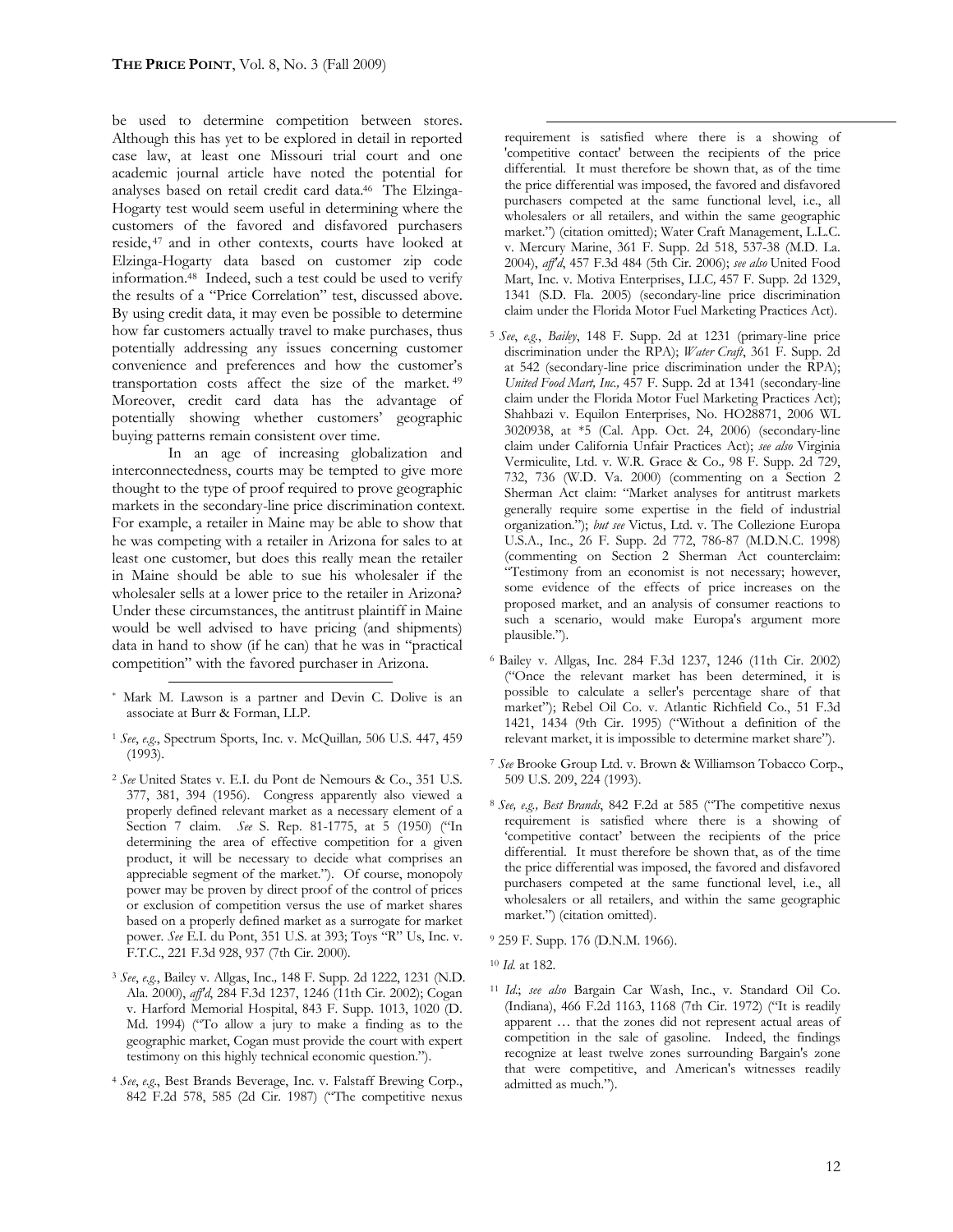- <sup>12</sup> *See, e.g*., DEL. CODE tit. 6, § 4913(b)(10); GA. CODE § 10-1- 662(a)(12); ME. REV. STAT. tit. 10, § 1174(3)(E); MASS. GEN. LAWS ch. 93B, § 4(c)(5); NEV. REV. STAT. § 482.36386(1); N.H. REV. STAT. § 357-C:3(III)(e); R.I. GEN. LAWS § 31-5.1- 4(c)(4)(i); S.C. CODE § 56-15-40(3)(e); VA. CODE § 46.2- 1568.1(1), & § 46.2-1568.1(2); WASH. REV. CODE § 46.96.185(1)(a).
- <sup>13</sup> *See*, *e.g*., FLA. STAT. §§ 686.413(3)(e), & 686.611(3)(e); N.Y. GEN. BUS. LAW § 696-b(7); S.C. CODE § 39-6-50(c)(4); TEX. BUS. & COM. CODE § 55.154(b)(1).
- <sup>14</sup> Obstetrical & Gynecological Ass'n of Neenah, S.C. v. Landig, 384 N.W.2d 719, 721 (Wis. App. 1986); *see also* Bruce P. White & Christopher J. Littlefield, *Arizona's New Equipment Dealer Protection Laws*, 30-FEB ARIZONA ATT'Y 20, 22 (Feb. 1994) ("Further, unlike the price discrimination provisions of the Robinson-Patman Act which require a showing of competitive injury to establish a violation, the AEDPL appears to create a per se prohibition on price discrimination among similarly situated dealers.").
- <sup>15</sup> *See, e.g*., Berlyn, Inc. v. Gazette Newspapers, 223 F. Supp. 2d 718, 726 (D. Md. 2002), *aff'd,* 73 Fed. Appx. 576 (4th Cir. 2003); *see also* Shahbazi v. Equilon Enterprises, No. H028871, 2006 WL 3020938, at \*4 n.9 (Cal. App. Oct. 24, 2006) ("When California's laws are patterned on federal statutes, federal cases construing those federal statutes may be looked to for persuasive guidance."); Redmond Ready-Mix, Inc. v. Coats, 582 P.2d 1340, 1346 (Or. 1978) ("ORS 646.040 is comparable with s 2(a) of the Robinson-Patman Act, 15 U.S.C. s 13(a) (1976). Under such circumstances federal cases interpreting the federal statutes are persuasive to us in interpreting the Oregon statute.") (citations omitted).
- <sup>16</sup> Bailey v. Allgas, Inc. 284 F.3d 1237, 1247 (11th Cir. 2002) (quoting Tampa Elec. Co. v. Nashville Coal Co., 365 U.S. 320, 327 (1961); *see also* J & S Oil, Inc. v. Irving Oil Corp., 63 F. Supp. 2d 62, 68 (D. Me. 1999) ("Simply put, the geographic market for retail gasoline depends on how far individuals are willing and able to travel to purchase the product.").
- <sup>17</sup> *See* note 5, *supra*.
- <sup>18</sup> *Bailey*, 284 F.3d at 1247 (quoting T. Harris Young & Assocs., Inc. v. Marquette Elecs., Inc., 931 F.2d 816, 823 (11th Cir. 1991)).
- <sup>19</sup> L.A. Draper & Son v. Wheelabrator-Frye, Inc., 735 F.2d 414, 423 (11th Cir. 1984).
- <sup>20</sup> Lewis v. Phillip Morris Inc., 355 F.3d 515, 531 (6th Cir. 2004).
- <sup>21</sup> United Food Mart, Inc. v. Motiva Enterprises, LLC, 404 F. Supp. 2d 1344, 1348 (S.D. Fla. 2005); *see also* In the Matter of Olin Corp.*,* 113 F.T.C. 400, 1990 WL 10012633, at ¶173 (F.T.C. June 13, 1990) ("To be sure, 'cross-elasticity of supply and demand' is an attractive concept in defining an 'economic market.' ... . However, the 'real world' has seldom, if ever, been as accommodating as one might wish in terms of providing precise or reliable price-quantity data of sufficient scope or depth to enable us to define with any degree of precision an economic market with respect to any product or a group of products.").
- <sup>22</sup> *United Food Mart*, 404 F. Supp. 2d at 1348.
- <sup>23</sup> Andrew M. Rosenfield, *The Use of Economic Analysis in Antitrust Litigation and Counseling*, 1986 COLUM. BUS. L. REV. 49, 63 (1986) (*citing* George J. Stigler & Robert A. Sherwin, *The Extent of the Market*, 28 J.L. & ECON. 555 (Oct. 1985)); *see also*  Dennis W. Carlton & Jeffrey M. Perloff, MODERN INDUSTRIAL ORGANIZATION 647 (4th ed. 2004) ("If Products A and B are in the same economic market, then their prices should tend to move closely together. Therefore, a reasonable *first* step in defining economic markets is to examine the price correlations ... .") (emphasis in original); Rebel Oil Co. v. Atlantic Richfield Co., 808 F. Supp. 1464, 1467-68 (D. Nev. 1992), *aff'd,* 51 F.3d 1421 (9th Cir. 1995) ("The expert noted that under the 'Stigler' method of proving supply elasticity, high price correlation indicates that consumers view the products as substitutes for each other.").
- <sup>24</sup> Niels Haldrup, et al., *Sequential v. Simultaneous Market Delineation*: *The Relevant Antitrust Market for Salmon,* 4 J. COMPETITION L. & ECON., 893, 896 (Sept. 2008).
- <sup>25</sup> Jim Walter Corp. v. F.T.C., 625 F.2d 676, 682 (5th Cir. 1980).
- <sup>26</sup> *See*, *e.g*., Janusz A. Ordover & Daniel M. Wall, *Understanding Econometric Methods of Market Definition,* ANTITRUST 20 (Summer 1989) ("Others would include the LOFI (little out from the inside) and LIFO (little in from the outside) tests for geographic markets developed by Elzinga and Hogarty, the regression approach proposed by Horowitz, the price correlation test of Stigler and Sherwin, and the well-known five percent price increase test of the 1982 Department of Justice Merger Guidelines.") (citations omitted); *see also* Jeffrey Church & Roger Ware, INDUSTRIAL ORGANIZATION: A STRATEGIC APPROACH 619 (2000) ("The structural approach to market definition uses indirect evidence to infer elasticity of demand. Information of potential relevance is price correlations, shipment flows, and qualitative criteria.").
- <sup>27</sup> *See* Gregory J. Werden, *The History of Antitrust Market Delineation*, 76 MARQ. L. REV. 123, 210 (1992) ("The Elzinga-Hogarty test has been applied to numerous antitrust cases, but has not been generally relied on by the courts. The test is now particularly popular for hospital mergers, and has been relied on in that context to some extent by both the FTC and the courts.").
- <sup>28</sup> *Id*.
- <sup>29</sup> *Id*.
- <sup>30</sup> *Id.*
- <sup>31</sup> *Id*.
- <sup>32</sup> *Id*.
- <sup>33</sup> *Id*.
- <sup>34</sup> In the Matter of Weyerhaeuser Co., 106 F.T.C. 172, 1985 WL 668940, at \*51 (F.T.C. Sept. 26, 1985) (quoting Kenneth G. Elzinga, *Defining Geographic Market Boundaries*, 26 ANTITRUST BULL. 739, 743 (1981)).
- <sup>35</sup> Jonathan B. Baker, *Market Definition*: *An Analytical Overview*, 74 ANTITRUST L.J. 129, 154 (2007) (emphasis added).
- <sup>36</sup> United States v. Rockford Memorial Hospital, 717 F. Supp. 1251, 1267 n.12 (N.D. Ill. 1989) (emphasis added), *aff'd,* 898 F.2d 1278 (7th Cir. 1990).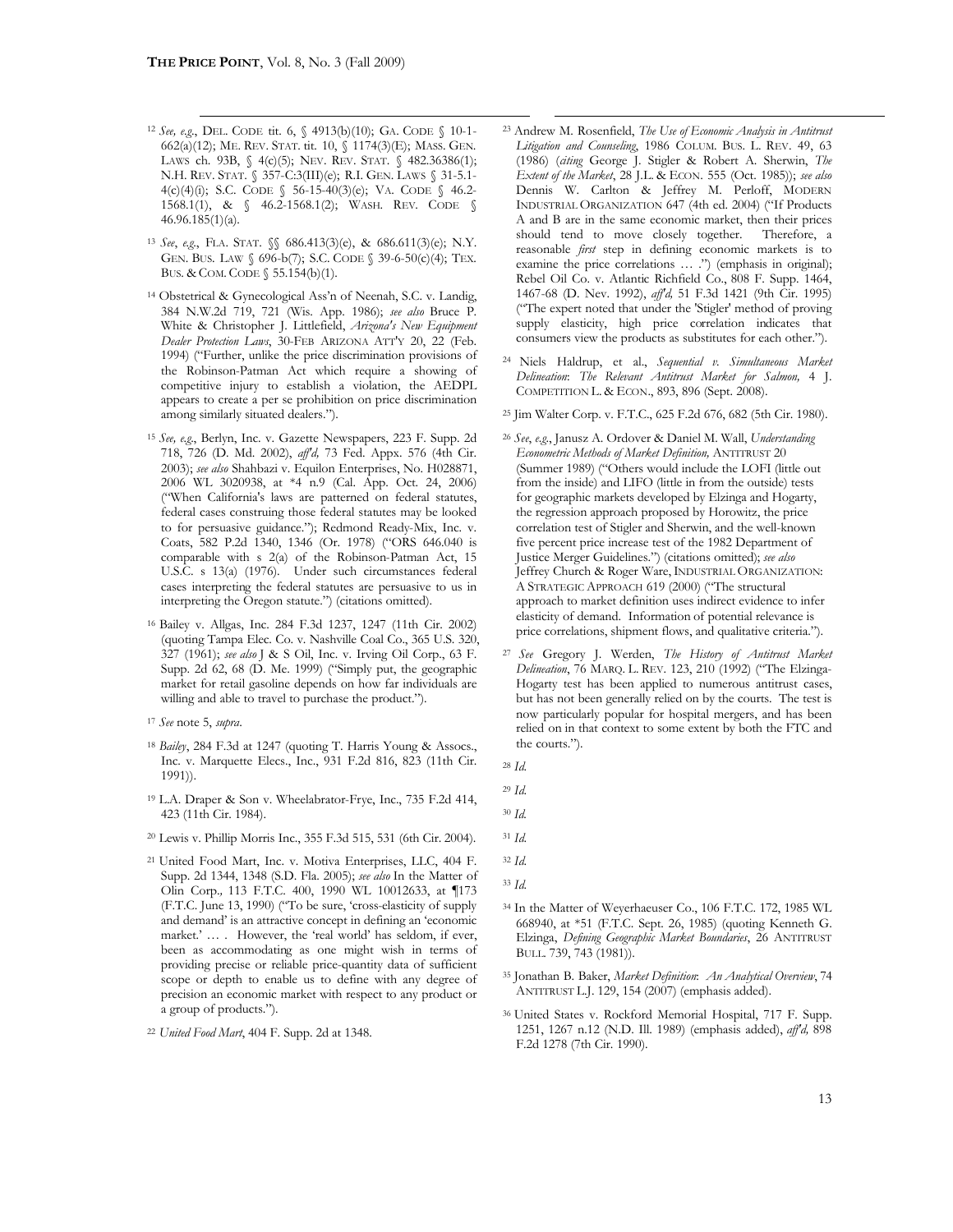<sup>37</sup> *Id.* (emphasis added).

<sup>38</sup> *Id*.

<sup>39</sup> *Id*. (emphasis added).

- <sup>40</sup> Public Version of Complaint Counsel's Revised Pre-Trial Brief, In the Matter of Evanston Nw. Healthcare Corp., 2005 WL 435838, at p. 20 (F.T.C. Jan. 27, 2005); *see also* Staff Adv. Op./Comment Letter, 2003 WL 1736809, at \*4 n.16 (F.T.C. April 1, 2003) ("The use of the Elzinga-Hogarty test defining geographic markets for hospital mergers has been widely and correctly criticized… . The basic problem with the Elzinga-Hogarty test is that it does not provide evidence directly relevant to the central issue, i.e., to what extent employers and consumers require access to a local hospital in their healthcare plans."); DOJ News Release, DOJ 04-506, 2004 WL 1638852, at \*3 (D.O.J. July 23, 2004) ("To date, the agencies' experience and research indicate that the Elzinga-Hogarty test is not valid or reliable in defining geographic markets in hospital merger cases.").
- <sup>41</sup> S*ee* note 27, *supra*; *see also* Nilavar v. Mercy Health Sys. W. Ohio, 494 F. Supp. 2d 604, 613 n.12 (S.D. Ohio 2005) ("LIFO (Little In From Outside) and LOFI (Little Out From Inside) are the fundamental analytical tools used by economists employing the Elizinga-Hogarty test. That test is used to evaluate proposed markets in antitrust cases and can prove a plaintiff's market definitions by demonstrating that relatively little product enters the market from outside the proposed geographic area and that relatively little product leaves the market from inside the proposed geographic area."), *aff'd*, 244 Fed. Appx. 690 (6th Cir. 2007).
- <sup>42</sup> United States v. Rockford Memorial Hospital, 717 F. Supp. 1251, 1267 n.12 (N.D. Ill. 1989), *aff'd,* 898 F.2d 1278 (7th Cir. 1990).
- <sup>43</sup> Gregory J. Werden, *The History of Antitrust Market Delineation,*  76 MARQ. L. REV. 123, 210 (1992); *but see* Jeffrey Church & Roger Ware, INDUSTRIAL ORGANIZATION: A STRATEGIC APPROACH 616 (2000) ("While the results may be suggestive, LIFO and LOFI are usually inconclusive with regard to market definition on their own … .").
- <sup>44</sup> *See* notes 12 and 13, *supra*.

<sup>46</sup> Memorandum and Order, Sidney L. Turpin, et al. v. BP Products North America Inc., *et al.*, In the Circuit Court for the City of St. Louis, No. 22002-08365-01 (June 27, 2007), at pp. 32-33 ("There is no doubt that this information [credit card data concerning customers who have purchased motor fuel via credit card at stations in the St. Louis area] is highly relevant to issues in the case. It is relevant because, among other reasons, it might allow Plaintiffs' experts to use the address information to better determine the size and scope of relevant geographic market areas in which competition occurs in the greater St. Louis metropolitan area, and the distances customers will drive to obtain gasoline. This information, in turn, could allow Plaintiffs to show who their competitors were … ."); *see also* Brady Foust & Howard Botts, *Creating a 'Convex Hull' with a GIS: A Better Estimate of Market Area Size and Shape*, 15 PAPERS & PROCEEDINGS OF APPLIED GEOGRAPHY CONFERENCES 85, 87 (1992) ("Customer origin

data can be used to define accurately the size and shape of a market area if some *geographic identifier* of each customer's home or work place can be obtained ... . Direct data sources use geographic information supplied by the consumer. These data are increasingly captured by 'point-of-sale' systems, but they can also be obtained through store survey forms, credit card data and addresses on personal checks.") (emphasis in original).

- <sup>47</sup> *See*, *e.g.*, England v. Chrysler Corp., 493 F.2d 269, 271-72 (9th Cir. 1974) ("[T]he advantaged and disadvantaged parties must be shown to be competing customers … in order for there to be discrimination."); Yamaha Store of Bend, Oregon, Inc. v. Yamaha Motor Corp., 798 P.2d 656, 659 (Or. 1990) ("[I]f the favored and disfavored buyers … do not in fact compete for the same customers, there cannot be a reasonable probability of harm to competition.").
- <sup>48</sup> *See*, *e.g.*, F.T.C. v. Freeman Hospital, 69 F.3d 260, 264-65 (8th Cir. 1995) ("In undertaking this analysis, Dr. Leffler again used patient zip code information and determined that approximately ninety percent of hospital admissions of people residing in the proposed service area were admissions to hospitals within the service area.").
- <sup>49</sup> *See*, *e.g.*, Bathke v. Casey's General Stores, Inc., 64 F.3d 340, 346 (8th Cir. 1995) ("Casey's has pointed to the unrefuted evidence that 42% of the people living in the relevant towns work elsewhere. Given these facts, it is entirely possible, if not likely, that those consumers have alternatives to purchase gas beyond their town of residence."); J & S Oil, Inc. v. Irving Oil Corp., 63 F. Supp. 2d 62, 68 (D. Me. 1999) ("Simply put, the geographic market for retail gasoline depends on how far individuals are willing and able to travel to purchase the product."); *see also Gas Guesses: Consumers Remain Price Sensitive, Overestimate Retailer Profit*, CSP DAILY NEWS (Feb. 3, 2009), *available at* GAS GUESSES/CSP DAILY NEWS/ MAGAZINE/CSP INFORMATION GROUP, INC. ("Even with gasoline prices at the beginning of 2009 approximately \$1.40 per gallon below last year's levels, consumers remain incredibly price sensitive, with 70% saying that price is the most important factor in deciding where to purchase gasoline, and more than half of all consumers (51%) reporting that they will drive 10 minutes out of their way to save as little as five cents per gallon.").

<sup>45</sup> 15 U.S.C. § 13(a).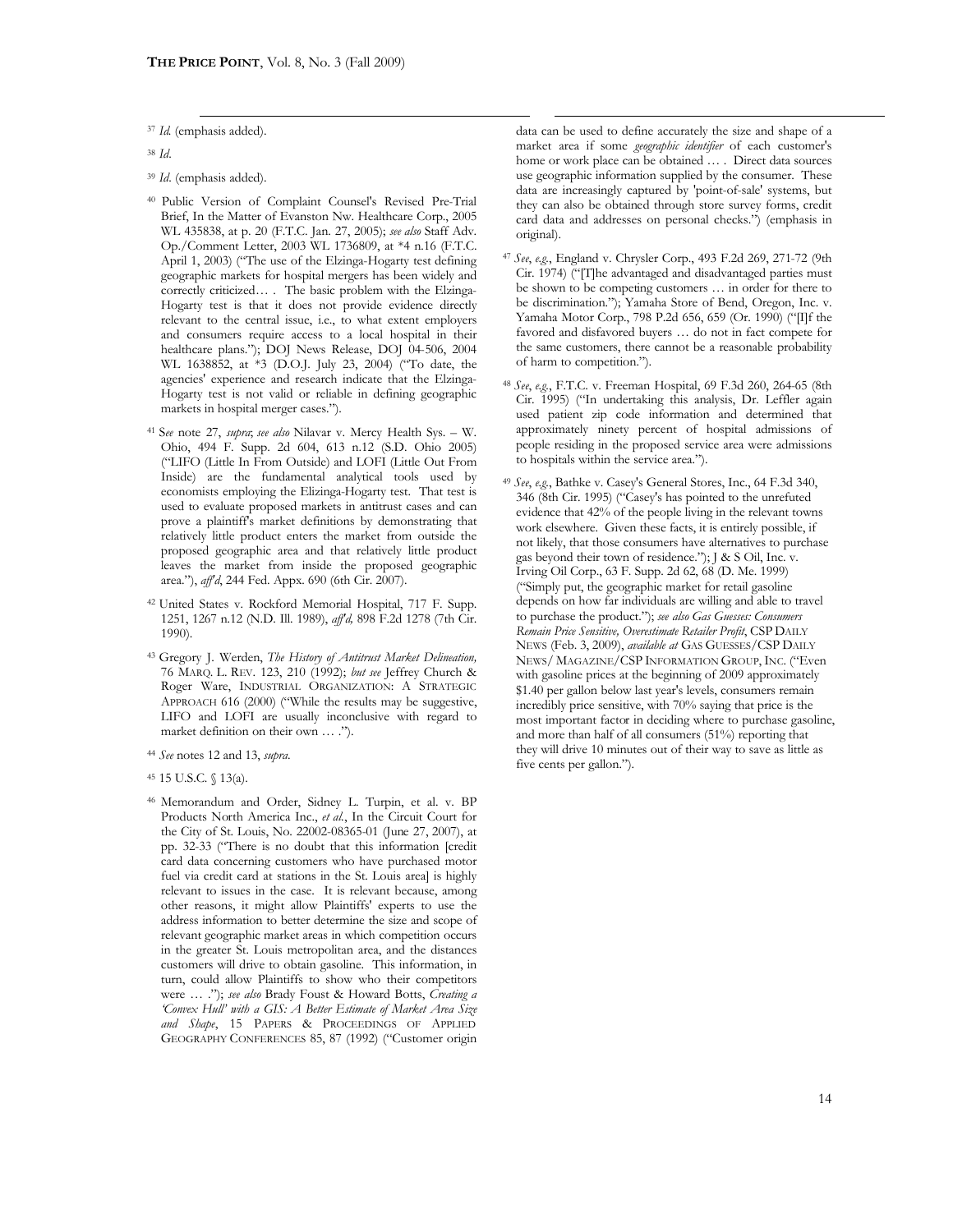# **THE EUROPEAN COURT OF JUSTICE'S FRANCE TÉLÉCOM/WANADOO JUDGMENT: CHRONICLE OF A FAILED CHICAGOAN REVOLUTION**

(*France Télécom SA v. Commission*, Case No. C-202/07 P (E.C.J. April 2, 2009))

By Alberto Alemanno and Marco Ramondino\*

The inveterate problem of any predatory pricing doctrine is distinguishing between harmful predatory pricing and desirable competitive price-cutting. Indeed, because competitive price cutting is among the most desirable effects of competition, "the last thing one would want would be to enable firms to use antitrust law to discipline rival price cuts." <sup>1</sup> The challenge for any antitrust regime is therefore to develop a test capable of adequately deterring harmful predatory pricing without discouraging competitive price cutting.

Over the last decade, the debate in the European Union (the "EU") on predatory pricing revolved mainly around whether to include, in the test for predation, proof of the possibility of recoupment of losses incurred by a dominant firm while selling at a loss. Prior to the *France Télécom* case, the European Court of Justice (the "ECJ") had limited opportunities<sup>2</sup> to examine the test for predation applied by the European Commission and left this fundamental issue open. In *Akzo*, the ECJ did not address the issue of recoupment but set the now classic test for predation, under which prices below average variable costs (i.e. costs that vary depending on the quantities produced) are abusive *per se* while prices below average total costs (i.e. fixed costs plus variable costs), but above average variable costs, must be regarded as abusive if they are part of a plan for eliminating a competitor.<sup>3</sup> In *Tetra Pak II* the ECJ held that "in the circumstances of the case" it was not necessary to prove the possibility of recoupment. One of the distinctive features of the *Tetra Pak II* case was that the dominant company held a particularly strong market position which, while falling short of monopoly, has often been regarded as being a "super dominance." This has led commentators and the appellant in the *France Télécom* case to argue that when a company is "only" dominant and not super dominant, proof of recoupment should indeed be part of the predatory pricing test.<sup>4</sup>

With its 2009 France Télécom judgment,<sup>5</sup> the ECJ proved this interpretation of *Tetra Pak II* to be incorrect. In paragraph 110, the ECJ seems to identify the distinctive feature of *Tetra Pak II* in the fact that "the eliminatory intent of the [dominant] undertaking … could be presumed in view of that undertaking's application of prices lower than average variable costs." Although this authoritative interpretation of the *Tetra Pak II* judgment does not seem consistent with *Tetra Pak II*'s wording, which suggests that the characteristics of the dominant position and not of the abuse obviated the need to prove

recoupment of losses, the ECJ has nevertheless clarified its position on recoupment. While controversial, this is a welcome development, and one which is now reflected in the recent Commission's Guidance on Article 82 enforcement priorities (published in February 2009).<sup>6</sup>

# **I. FACTS AND BACKGROUND**

In July 1999, the Commission of the European Communities ("the Commission") launched a sector inquiry into the provision of local loop access services and the use of residential local loop in the EU. As a result of this inquiry, the Commission opened an investigation into the activities of France Télécom. In its decision of July 16, 2003,7 (the "contested decision") it found that Wanadoo Interactive SA ("WIN"), a subsidiary of France Télécom, had engaged in predatory pricing of its high speed internet access services, eXtense and Wanadoo ADSL, in breach of Article 82 EC.<sup>8</sup> The Commission found evidence that the below-cost pricing applied by WIN formed part of a deliberate strategy of predation aimed at pre-empting the strategic market for high-speed internet access during a key phase of its development at the expense of competitors.

In Article 1 of the contested decision, the Commission found that, from March 2001 to October 2002, WIN had infringed Article 82 EC by charging predatory prices for its eXtense and Wanadoo ADSL services, that is, charging prices that did not enable it to cover its average variable costs (AVC – costs that vary depending on the quantities produced or, as in the present case, on the number of clients served) until August 2001, or to cover its average total costs (ATC – average fixed costs plus average variable costs) from August 2001 onwards, as part of a plan to pre-empt the market for high-speed internet access. In Article 2 of its decision, the Commission ordered WIN to bring the infringement to an end and in Article 4, imposed a fine on WIN of EUR 10.35 million.

#### **A. The Judgment of the Court of First Instance**

On October 2, 2003, WIN filed an application to annul the contested decision with the CFI; following the merger between Wanadoo and France Télécom in September 2004, France Télécom became the applicant. In support of the application, France Télécom maintained in essence that the Commission had infringed Article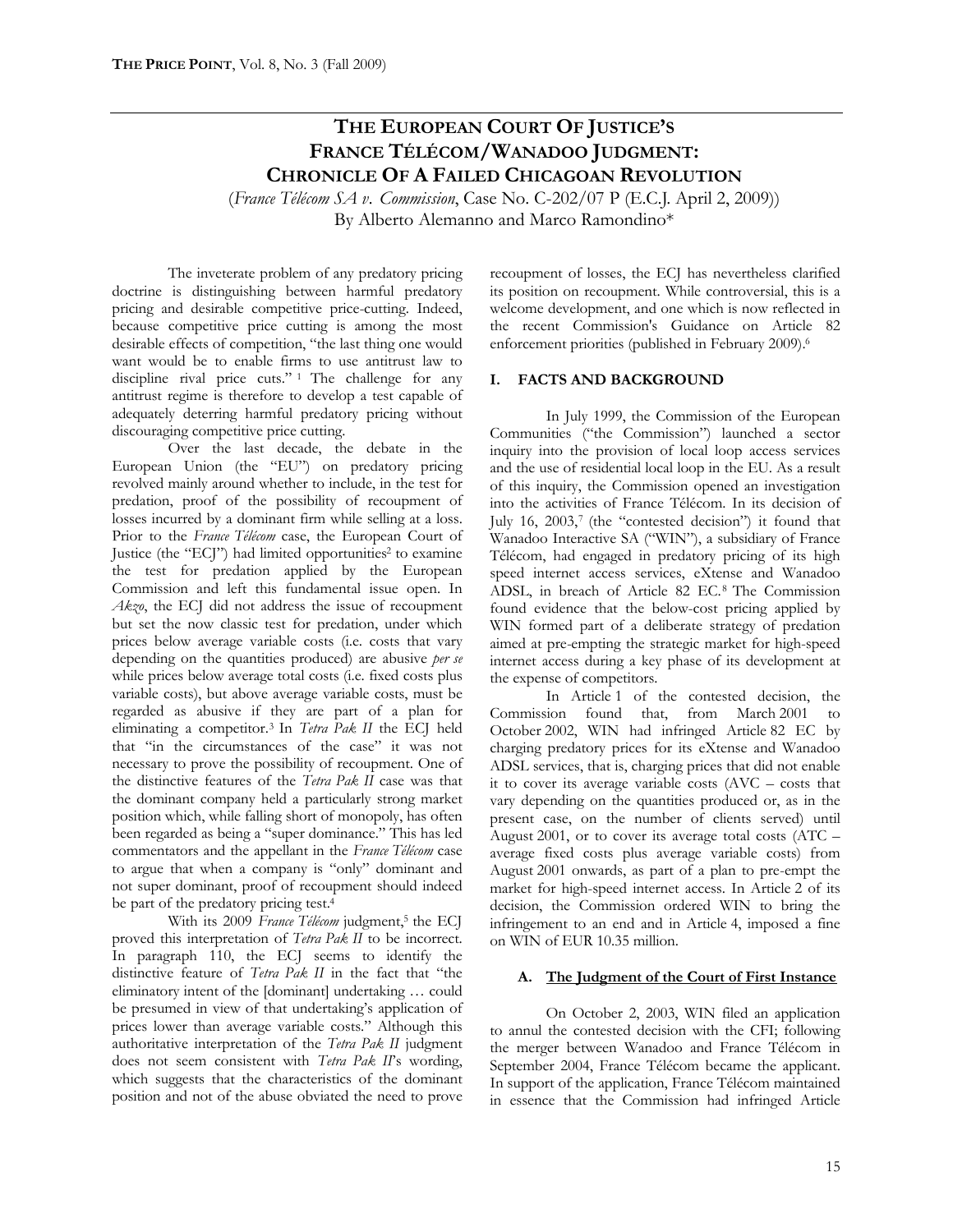82 EC in failing to establish, to the requisite legal standard, that WIN had abused its dominant position by charging predatory prices for the services in question. In particular, France Télécom challenged the Commission's application of both (i) the test to assess the recovery of costs, and (ii) the test of predation.

In assessing the recovery of costs, the Commission had relied on the adjusted costs method of calculation, under which it compared France Télécom's monthly revenues with the sum of its recurrent monthly costs and the portion of its non-recurrent costs over a 48 month period (the average life time of a subscription) which was attributable to one month. In particular, the Commission calculated the average of the resulting ratio for four consecutive periods: from January 1 to July 31, 2001, from August 1 to October 15, 2001, from October 15, 2001, to February 15, 2002, and from February 15 to October 15, 2002.

In applying its test of predation, the Commission had found that the pricing practice concerned was eliminatory, inasmuch as the prices charged by WIN were below average variable costs, and that it was abusive, inasmuch as the prices charged were above AVC but below ATC. To prove the latter, the Commission provided evidence that WIN's pricing practice formed part of a plan to pre-empt the market.

# **1. The Complaints in Relation to the Recovery of Costs Test**

The CFI first recalled, in paragraphs 129 and 130 of the judgment under appeal, the broad discretion which the Commission has in matters involving complex economic assessment and the tests identified by the ECJ's case-law for determining whether a price can be found to be predatory. Referring inter alia to *Akzo* and *Tetra Pak II*, the Court of First Instance noted that, "first, prices below average variable costs give grounds for assuming that a pricing practice is eliminatory and that, if the prices are below average total costs but above average variable costs, those prices must be regarded as abusive if they are determined as part of a plan for eliminating a competitor."<sup>9</sup>

Having so stated, the CFI endorsed the adjusted cost method of calculation as applied by the Commission. That method is described in paragraph 132 of the judgment under appeal: in accordance with the principle of depreciation of assets, the Commission had spread the costs of acquiring customers over 48 months. On that basis, it had made a separate assessment of adjusted variable costs and adjusted full costs.

The CFI then rejected WIN's argument that the adjusted cost method did not take into account the variations in costs over the course of the 48-month period concerned,<sup>10</sup> an approach unfavourable to WIN. The Court observed, in paragraph 143 of the judgment under appeal, that the Commission had indeed taken into

account for each period of infringement and for all subscribers the successive reductions in tariffs applied by WIN. The CFI also found that even if WIN were to prove that the method which it advocated (that is to say, the method of discounted cash flows) was appropriate in some respects, that would be insufficient to demonstrate that the method used by the Commission was unlawful.<sup>11</sup>

In addition, WIN maintained that the Commission had erred in the application of its own method of calculation, particularly in the calculation of fixed and variable costs. According to WIN, if the adjusted cost method had been applied correctly the rates of recovery of full costs would have increased from a margin of 90 to 91% to a margin of 98 to 99%. In that respect, the CFI held that, independently of the admissibility of that plea, the fact that the Commission, in exercising its discretion, accepted that a rate of recovery of variable costs of 99.7% did not amount to an infringement could not require the Commission to take the same approach with respect to a rate of recovery of full costs of 98 or 99%, as the case may be. The plea therefore was rejected as ineffective.<sup>12</sup>

# **2. The Complaints in Relation to the Test of Predation**

The CFI also dismissed WIN's complaints relating to the test of predation applied by the Commission. It first rejected WIN's arguments that an undertaking has a right to align its prices, in good faith, with those previously charged by one of its competitors where those prices are lower than that undertaking's costs. Having noted that neither the Commission's practice nor the case-law of the Community courts recognised such a right, the CFI pointed out that undertakings in a dominant position have special obligations imposed on them and can be deprived of the right to adopt a course of conduct or take measures which are not in themselves abusive and which would even be unobjectionable if adopted or taken by non-dominant undertakings.<sup>13</sup> As a result, the CFI concluded that

> WIN cannot … rely on an absolute right to align its prices on those of its competitors in order to justify its conduct. Even if alignment of prices by a dominant undertaking with those of its competitors is not in itself abusive or objectionable, it might become so where it is aimed not only at protecting its interests but also at strengthening and abusing its dominant position.<sup>14</sup>

Second, the CFI rejected WIN's allegation that it did not have a plan of predation and reduction in competition. According to WIN, the Commission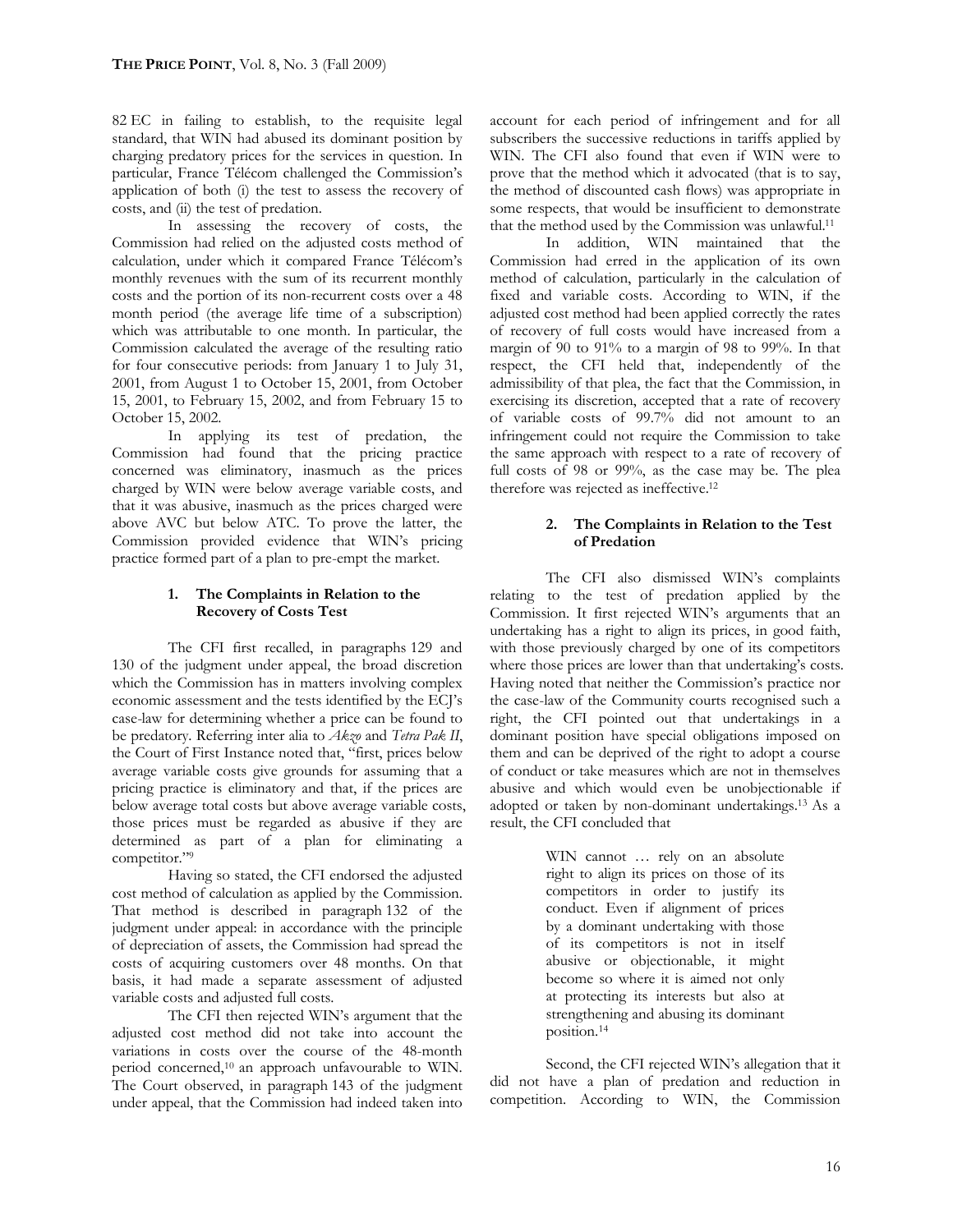committed a serious infringement of Article 82 EC in finding that a plan to eliminate competition existed. Such a plan could not be considered rational given the market conditions concerned, particularly since the barriers to entry to that market were low.<sup>15</sup> Referring to Community case-law, the CFI recalled that in the case of predatory pricing, where prices are below average total costs, the existence of a plan to eliminate competition has to be proved and intention to eliminate competition established on the basis of sound and consistent evidence.<sup>16</sup> It then held that the statements referred to by the Commission, which were contained in internal company documents, were indicative of a plan of predation and were reinforced by other evidence. The CFI concluded that the Commission had provided solid and consistent evidence as to the existence of a plan of predation for the entire infringement period.<sup>17</sup>

Third, WIN submitted that the Commission erred in law in finding that it was not necessary to demonstrate the possibility of recouping the losses which it suffered as a result of the application of the pricing policy. <sup>18</sup> The Court of First Instance held that, in accordance with *Akzo* and *Tetra Pak II*, *<sup>19</sup>* the Commission was right to take the view that proof of recoupment of losses was not a precondition to making a finding of predatory pricing. In line with the ECJ's case-law, the Commission was able to conclude that prices below average variable costs are abusive. In that case, the eliminatory nature of such pricing was presumed. In relation to full costs, the Commission also had to provide evidence that WIN's predatory pricing formed part of a plan to "pre-empt" the market. According to the CFI, in neither of those situations was it necessary to prove, in addition, that WIN had a realistic chance of recouping its losses.<sup>20</sup>

#### **II. THE JUDGMENT OF THE COURT OF JUSTICE**

France Télécom put forward seven grounds in support of its appeal of the CFI's decision: (i) failure to state reasons; (ii) infringement of Article 82 EC by denying WIN the right to align its prices in good faith on those of its competitors; (iii) error in the assessment of the lawfulness of the method used by the Commission to calculate the rate of recovery of costs; error in law and breach of its duty to state reasons, inasmuch as: (iv) it held that the revenues and costs subsequent to the period that the alleged breach lasted should not be taken into account in the calculation of the rate of recovery of costs and (v) it found that a price leading to a reduction in the undertaking's market share is capable of being found to be predatory; (vi) alleged distortion of the evidence and error in law in its assessment of whether a plan of predation existed; (vii) breach of Article 82 EC, inasmuch as it refused to take account of the impossibility of recouping the losses. In our review of the *France Télécom* 

judgment we will mainly focus on the grounds relating to the predation test.

#### **A. The Advocate General's Opinion: Chronicle of a Failed Chicagoan Revolution**

On 25 September, 2008, Advocate General Mazak<sup>21</sup> delivered his opinion, a non-binding analysis and recommendations, on the *France Télécom* case.<sup>22</sup> On the points of substance, the Advocate General ("AG") concluded that France Télécom's appeal should be upheld and that the CFI had erred in law. In particular, he proposed to uphold the following two pleas:

#### **1. The First Ground of Appeal, Alleging Failure To State Reasons:**

a. The CFI Failed To State Reasons When Commenting on a Dominant Firm's Right To Align Prices

As regards a dominant undertaking's right to align its prices with those of its competitors, Advocate General Mazak agreed with the CFI's general proposition that dominant undertakings have no absolute right to align their prices where to do so would result in abusive conduct. However, the Advocate General found that the CFI had failed to apply this general proposition to the particular facts of the France Télécom case.<sup>23</sup> As a result, he considered the lack of reasoning on the part of the CFI and the deficiency in its line of argument to be "all the more serious as it would appear that this is the first case in which the defence of alignment has been directly addressed by the Community courts in a situation such as that in the present case."<sup>24</sup>

> b. The CFI Failed To State Reasons Why (Possibility of) Recoupment Need Not Be Shown

In taking up this claim, the AG criticised the CFI for failing to explain why it considered that proof of the possibility of recoupment of losses was not necessary in the light of the specific facts of the case. He noted that, while the CFI cited a judgment which unambiguously stated that it was not appropriate to require proof that a dominant undertaking had a realistic chance of recouping its losses, the ECJ had taken care to add "*in the circumstances of that particular case.*" As a result, the AG argued, the CFI should not have simply turned that statement, which was clearly based on the specific facts of *Tetra Pak II*, into a general rule.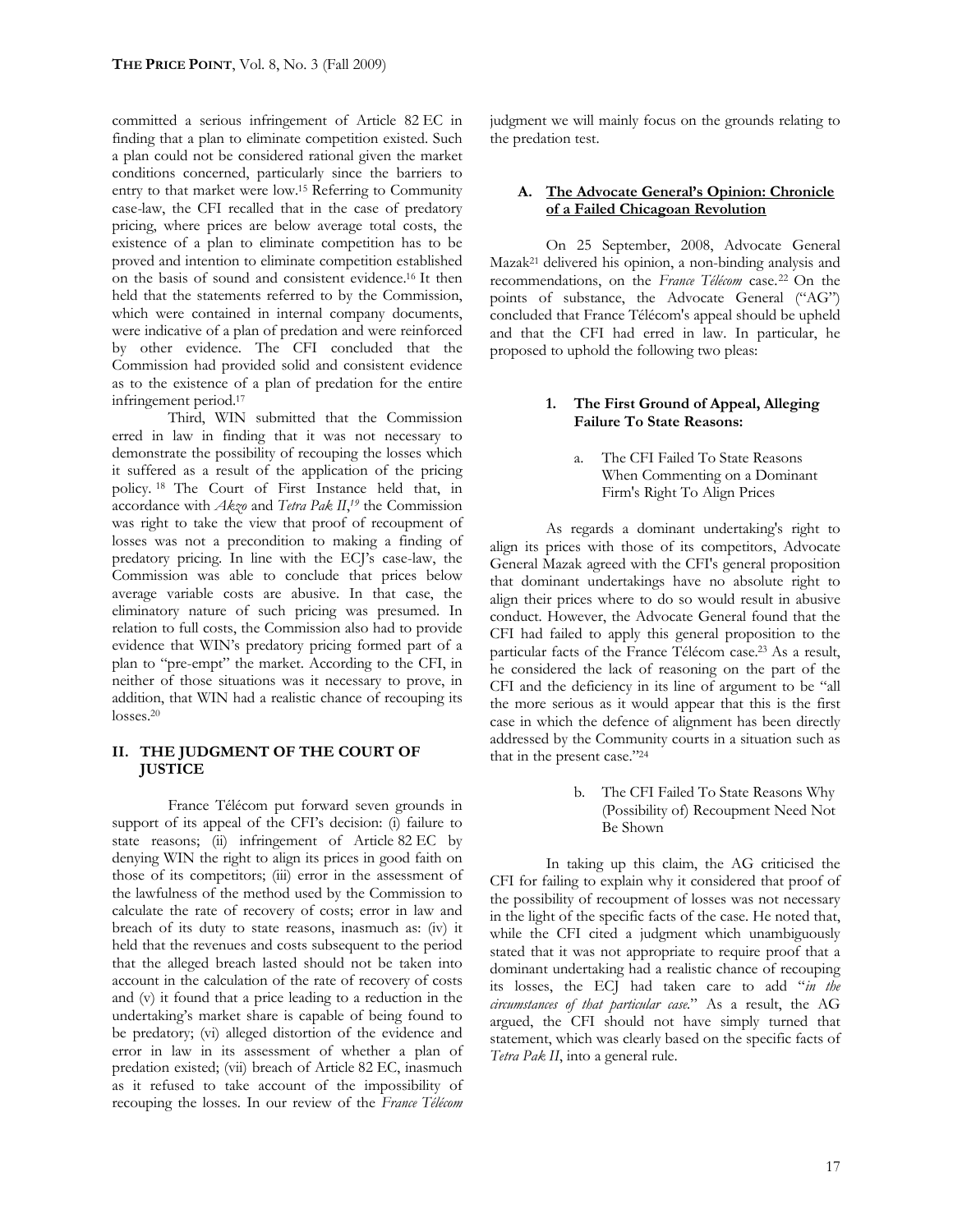# **2. Likely Recoupment as a Precondition To Finding Predatory Pricing**

As regards to this controversial ground, the Advocate General concluded that the CFI's (and Commission's) interpretation of the ECJ's case law was incorrect: the ECJ would have already adopted a requirement of recoupment under Article 82 EC.<sup>25</sup> In his view, proof of the possibility of recoupment is required not only since *Tetra Pak II*, where the Court, by using the qualifying words "in the circumstances of the present case," "clearly intended to avoid making a general statement that would render it unnecessary to prove" this requirement in future predatory pricing cases, but also since the older *Akzo* and *Hoffman-La Roche* judgments.<sup>26</sup> He concluded that, as a result, the CFI should have assessed whether, on the basis of the facts of the case, it was necessary to consider the prospect of recoupment.

In addition the AG, although dismissing the second ground of appeal (alleging infringement of Article 82 EC—alignment of prices with those of competitors) as inadmissible, opined that, in his view, a dominant firm should, on occasion, be allowed to align its prices with those of competitors.

It might be tempting to agree with the AG on this point, as several commentators  $do^{27}$  when discussing circumstances such as when the dominant firm is selling old stock. But what if the dominant company engaging in such behaviour pursues the clear objective of damaging a new entrant in a market where it has been the incumbent for many years? This hard question remains unfortunately unanswered by the AG opinion.

# **B. Conclusion on AG Opinion and Comment**

In sum, the AG made a call for a major change in the assessment of predatory pricing, by placing a greater focus on the impact on consumer welfare and less on the protection of market participants. Regardless of the merits of his position, the problem is that the case law supposedly justifying this shift does not seem to support it. As is well-known, both *Akzo* and *Tetra Pak II* are cases where the dominant concern was the preservation of competition rather than the safeguard of the interests of consumers. It is worth quoting the CFI in France Télécom at length:

In relation to the recoupment of losses, the Court of Justice (in *Tetra Pak II*) added, in paragraph 44 of that judgment: '[I]t would not be appropriate, *in the circumstances of the present case*, to require in addition proof that Tetra Pak had a realistic chance of recouping its losses. *It must be possible to penalise predatory pricing whenever there is a risk that competitors will be eliminated.* The Court of First Instance found, at paragraphs 151 and 191 of its judgment, that *there was such a risk in this* 

*case*. The aim pursued, which is to maintain undistorted competition, rules out waiting until such a strategy leads to the actual elimination of competitors.<sup>28</sup>

This shows that the reason proof of likely recoupment was unnecessary in *Tetra Pak II* was that the Commission had proved there was a risk that a competitor would be eliminated. As a result, under the existing predatory test, as soon as the conditions set out in *Akzo* are satisfied, a risk of elimination is shown and there is no need for recoupment. Regardless of whether this is a good or bad approach to predatory price-cutting, this is what the actual case-law of the Court stands for.

Finally, the attempt made by the AG to derive the existence of a general rule proof of likely recoupment from the qualifying words "in the circumstances of the present case" employed by the ECJ in Tetra Pak II, does not seem to be well-grounded. As illustrated above, the rationale for penalising predatory price-cutting under the actual test is to avoid the risk that a competitor is eliminated. Therefore, the focus is on the risk to competitors rather than whether the dominant company recoups its losses or not.

Notwithstanding our empathy for Advocate General Mazak's efforts to align himself with the views of Advocate General Jacobs, who stated in Bronner that "the primary purpose of Art 82 EC is … to safeguard the interests of consumers … rather that to protect the position of particular competitors,"29 he did not manage to find—besides his own opinion—any solid foundation upon which to base his new approach to predatory pricecutting under Article 82 EC.

In the light of the above reasons, it appears difficult, even controversial, to claim a basis for the AG's call for a new test of predation in the Court's case law. It would have been more credible to expressly advise the Court to change its approach to predatory price-cutting rather than trying to achieve this outcome by reinterpreting its case law.

# **C. The ECJ Judgment**

#### **1. The First Plea**

Under the first plea, France Télécom claimed that that the CFI failed to state reasons with respect to the rejection of the arguments it set forth in first instance regarding the need to prove the possibility of recoupment of losses and the right for a dominant firm to align its prices on those of its competitors. The ECJ divided the plea in two parts.

First, the ECJ examined the applicant's argument regarding the test of predation. France Télécom argued that the ECJ in its Tetra Pak II judgment concluded that the Commission was not required to prove the possibility of recouping losses in the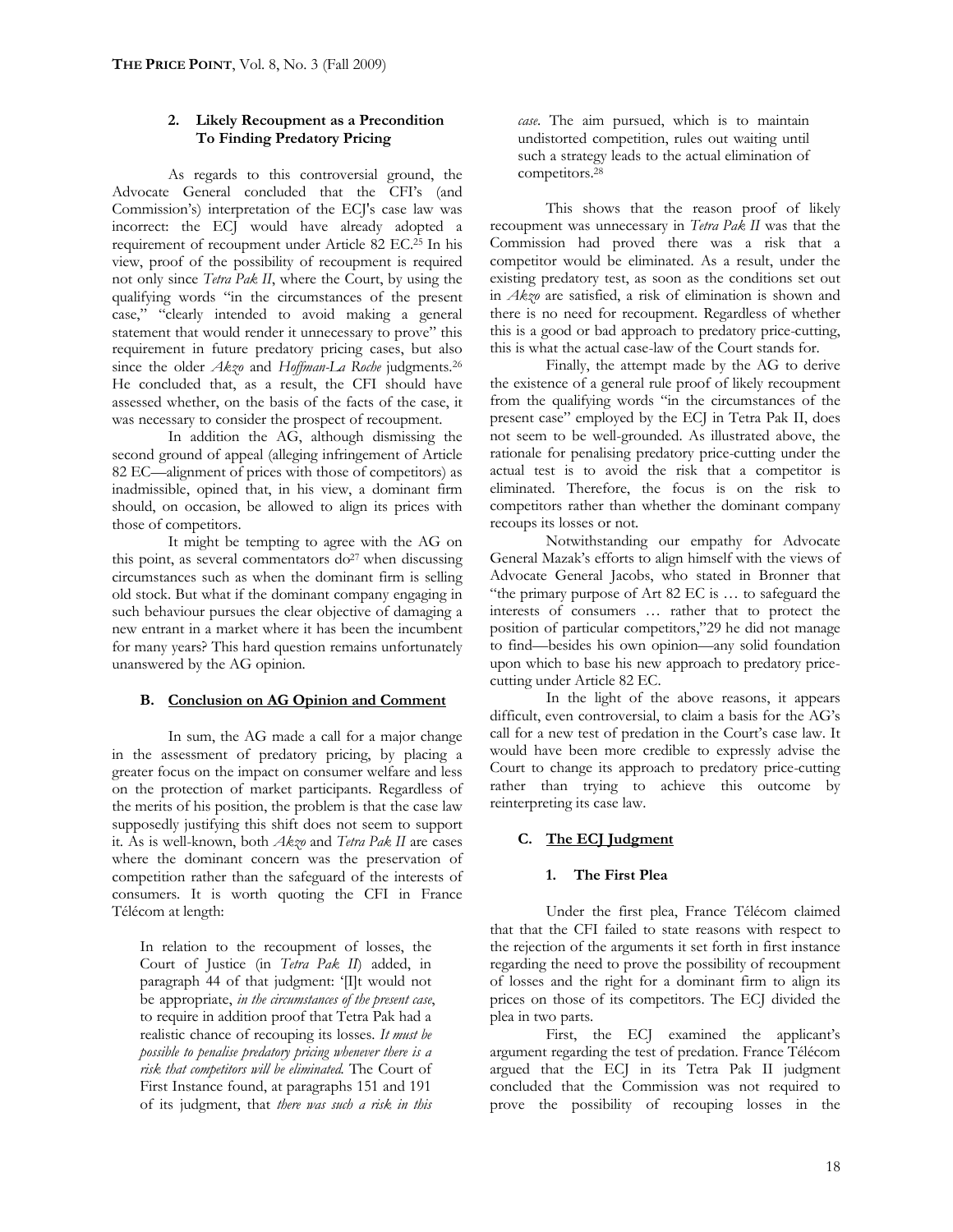circumstances of the case. Therefore, it continued, when the CFI applied the approach set in Tetra Pak II, it should have stated how the circumstances of the case resembled the ones in Tetra Pak II and thus justified the same treatment. The Commission responded that the ECJ's case law did not require it to demonstrate that the recoupment of losses was not possible and that the CFI stated sufficient reasons to reject the appellant's plea.

When examining the first part of the first plea, the ECJ first noted that the obligation to give reasons does not mean that the CFI is obliged to respond in detail to every single argument advanced, especially if the argument is not clear and precise.<sup>30</sup> The ECJ then pointed out that in *Akzo* and *Tetra Pak II* it had already found, first, that prices below average variable costs must always be considered abusive and, second, that prices below average total costs but above average variable costs may be considered abusive if an exclusionary intention is shown. The ECJ then analyzed the first instance judgment, concluded that the CFI had applied the same reasoning as in *Tetra Pak II*, and agreed that the Commission had good grounds for finding that the pricing practice concerned was eliminatory. The CFI found that the prices charged by WIN were, as in *Tetra*  Pak II, below average variable costs and that, concerning total costs, the Commission had also provided evidence that the pricing practice adopted by WIN formed part of a plan to "pre-empt" the market. The ECJ concluded that the circumstances of the case were analogous to those in *Tetra Pak* because for a part of the relevant period, WIN's prices were below average variable costs and for the other part, below total costs with a predatory intent. Therefore, the CFI had sufficiently stated reasons to uphold the conclusions of the Commission on this point.

In the second part of the first plea, France Télécom argued that the CFI failed to state adequate reasons for rejecting its argument that an undertaking in a dominant position has the right to align its prices with those of its competitors. The Commission contended that France Télécom had invoked an absolute right for every undertaking to align its prices with those of its competitors, even if it is in a dominant position and its prices are below its cost. The Commission asserted that the CFI properly ruled that such right does not exist.

The ECJ found that the CFI had indeed sufficiently stated reasons to explain why it is not possible to rely on the *Akzo* decision to justify the existence of an absolute right for a dominant firm to meet prices of its competitors regardless of abuse of its dominant position. The ECJ therefore rejected the first plea in its entirety.

#### **2. The Second Plea**

According to France Télécom, the CFI infringed article 82 EC by denying WIN the right, recognized by the case-law, to align its price in good faith on those of its competitors. Furthermore, it contested the CFI's failure to assess whether the measure taken by WIN to align its prices with those of its competitors were reasonable and proportionate. The Commission contested the existence of an absolute right for a dominant firm to align its prices with those of its competitors, even when this would imply applying prices below its variable costs. The Commission also contended that France Télécom had raised the issue of whether the CFI should have verified that the measures adopted by WIN were proportionate and reasonable for the first time on appeal, without arguing that the CFI erred in law or provided a contradictory motivation.

The ECJ concluded that France Télécom's first argument, relating to the right for a dominant firm to align, in good faith, its prices with those of its competitors, was inadmissible as France Télécom failed to explain in what way the CFI violated article 82 EC. The ECJ found also the second argument inadmissible, as the need to verify the reasonability and proportionality of the measures taken by WIN to align its prices with those of its competitors was raised for the first time on appeal. The ECJ therefore rejected the second plea.

#### **3. The Seventh Plea**

The seventh plea was divided in two parts by the ECJ. In the first, France Télécom argued that the CFI violated article 82 EC, by failing to recognize that the ECJ's case law requires demonstration of the possibility of recouping losses in order to prove predation. The Commission responded that the ECJ's case-law does not require such a demonstration. In addition, the Commission argued that below-cost prices violate article 82 EC if they are applied by a dominant firm, which by definition is capable of pricing over the competitive level and recouping losses incurred by predation. Therefore under EU law, unlike U.S. law, recoupment need not be demonstrated. Finally the Commission argued that in a market with exponential growth, such as the one for high speed internet access services, recoupment would have been likely.

The ECJ first observed that the objective of article 82 EC is to avoid distorting the structure of a market in which competition is already weakened because of the presence of the dominant firm. Such distortions may include not only actions that directly harm consumers but also those that, by eliminating competitors through means other than competition on the merits, weaken the competitive structure of the market. Then the ECJ pointed to the case law and noted (1) that prices below average variable costs must be considered abusive *per se*, as it can be presumed that the dominant firm, in applying such prices, pursues no other economic objective save that of eliminating its competitors; and (2) prices below average total costs but above average variable costs are to be considered abusive only in the context of a plan having the purpose of eliminating a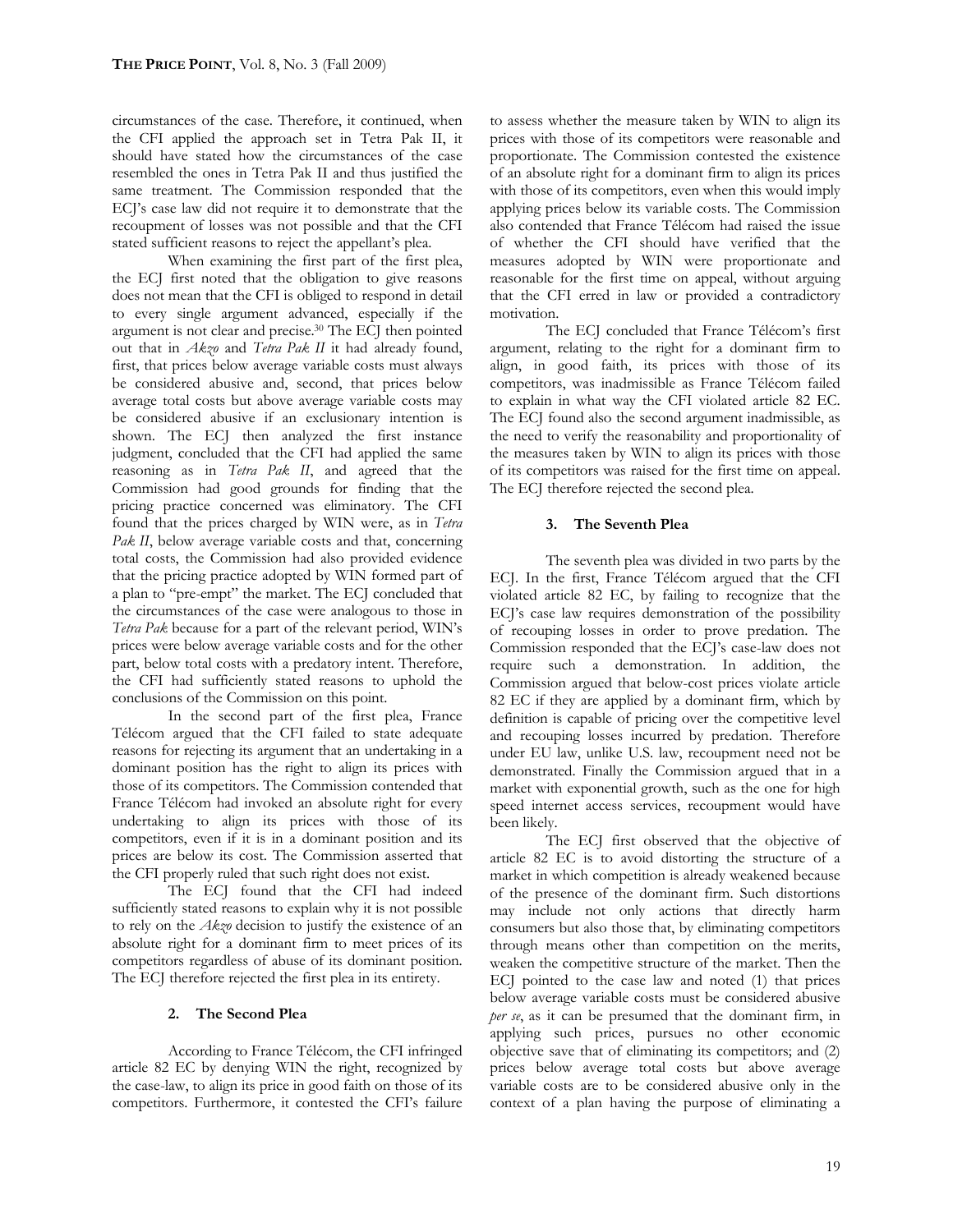competitor. The ECJ thus concluded that the proof of the possibility of recoupment of losses is not required by the case-law. The ECJ noted, however, that this does not preclude the Commission finding that recoupment is a relevant factor in assessing whether a practice is abusive.

The ECJ then recalled that in the past it had already dispensed with the possibility of recoupment when the eliminatory intent of the dominant firm could be presumed from the fact that it charged prices lower than average variable costs. The Court also pointed out that the impossibility of recouping losses does not prevent a dominant firm from strengthening its dominant position, especially when successful in eliminating one or more of its competitors. The ECJ concluded that the CFI was right in finding that proof of the possibility of recouping losses is not a necessary precondition for a finding of predatory pricing.

In the second part of the seventh plea, France Télécom claimed that it had submitted evidence that recoupment of losses was impossible and that the CFI did not examine this argument. The Commission argued that this argument was not raised in first instance and that it was therefore inadmissible. The Commission argued further that, in any event, the argument was implicitly rejected by the CFI. Finally, the Commission pointed out that the contested decision had expressly concluded that recoupment was possible.

The ECJ found the second part of the seventh ground to be manifestly unfounded, as France Télécom had not raised in first instance any plea contesting the Commission's disregard of evidence submitted by WIN to prove that recoupment of losses was impossible.

#### **III. COMMENT**

In *France Télécom*, the ECJ seized the opportunity in the first predatory pricing case before it since *Tetra Pak II* to have a say in the debate over the need to prove the possibility of recoupment of losses and clarify certain ambiguities in its case-law concerning the test for predation.

Over the years, various commentators have promoted a change of direction in the approach to predatory pricing in the EU and have suggested the adoption of a more economic analysis, largely inspired by the U.S. practice, which includes proof of recoupment. The limited number of cases brought by the Commission against dominant companies for predatory pricing, however, failed to prove reform urgent, or even necessary. Yet the Court seems to have had those critics in mind when it set as a starting point of its analysis the classic definition of dominance provided for in *Hoffman Laroche*, *<sup>31</sup>* where a dominant position is described as "a position of economic strength enjoyed by an undertaking which enables it … to behave to an appreciable extent independently of its competitors, its customers and ultimately of the consumers." The Court thus set the

ground for the rest of its reasoning by affirming, albeit implicitly, that the conditions for sanctioning a predatory pricing practice are profoundly different on the two sides of the Atlantic.

The message inherent in the ECI's reasoning is that only a dominant firm, that is, an undertaking that by definition can act independently from its competitors and customers and that is already in a position to set its prices above the competitive level, can be found to infringe article 82 by selling at a loss.

In particular—the Court seems to suggest—in the Community system, proof of recoupment would be redundant if added to the one of dominance. The two would overlap to a significant extent, as both aim to show whether the conditions of competition in a given market allow the perpetrator of the infringement to apply prices above the competitive level, with the important difference that in the case of dominance the market power is preexisting and not a consequence of the infringement. This seems to be confirmed by the fact that the ECJ recalled, almost obsessively, that competition is weakened in the market in which the dominant firm is active.<sup>32</sup>

The ECJ concluded its reasoning, in paragraph 117 of the judgment, by observing that even when recoupment is not possible, the elimination of competitors in itself damages customers by reducing their choices. We would add—expanding on the ECJ's reasoning—that it reduces pressure on the dominant firm to innovate, improve the quality of its products and, why not, reduce prices. In any event, as suggested by the Court at paragraph 117, recoupment may be a "relevant factor" in assessing, notably from an *ex post* standpoint, whether or not the practice concerned is abusive.

Thus, with the *France Télécom* judgment, the ECJ decided to go beyond the stale debate over which interest EU competition law intends to protect. Without recalling that long debate and its origins, it suffices to say here that such interest has variously been identified as the protection of competition, competitors or customers. The Court seems to want to convey the message that the protection of customers overlaps with the protection of competition between a plurality of undertakings. In other words, the ECJ, while confirming the latest trend of the European Courts, which favors the protection of customers over that of competitors, has nevertheless indicated that the interests of customers can only be protected by ensuring that a plurality of operators are active in the market.

On a separate note, it is worth pointing out that the ECJ confirmed that a dominant undertaking cannot justify its commercial practice by invoking a "meeting competition defence" when its prices are below average variable costs or, if a predatory intent can be proven, above average variable costs but below its total costs. After the *France Télécom* judgment, it may be stated that "To recoup or not to recoup? That *was* the question."